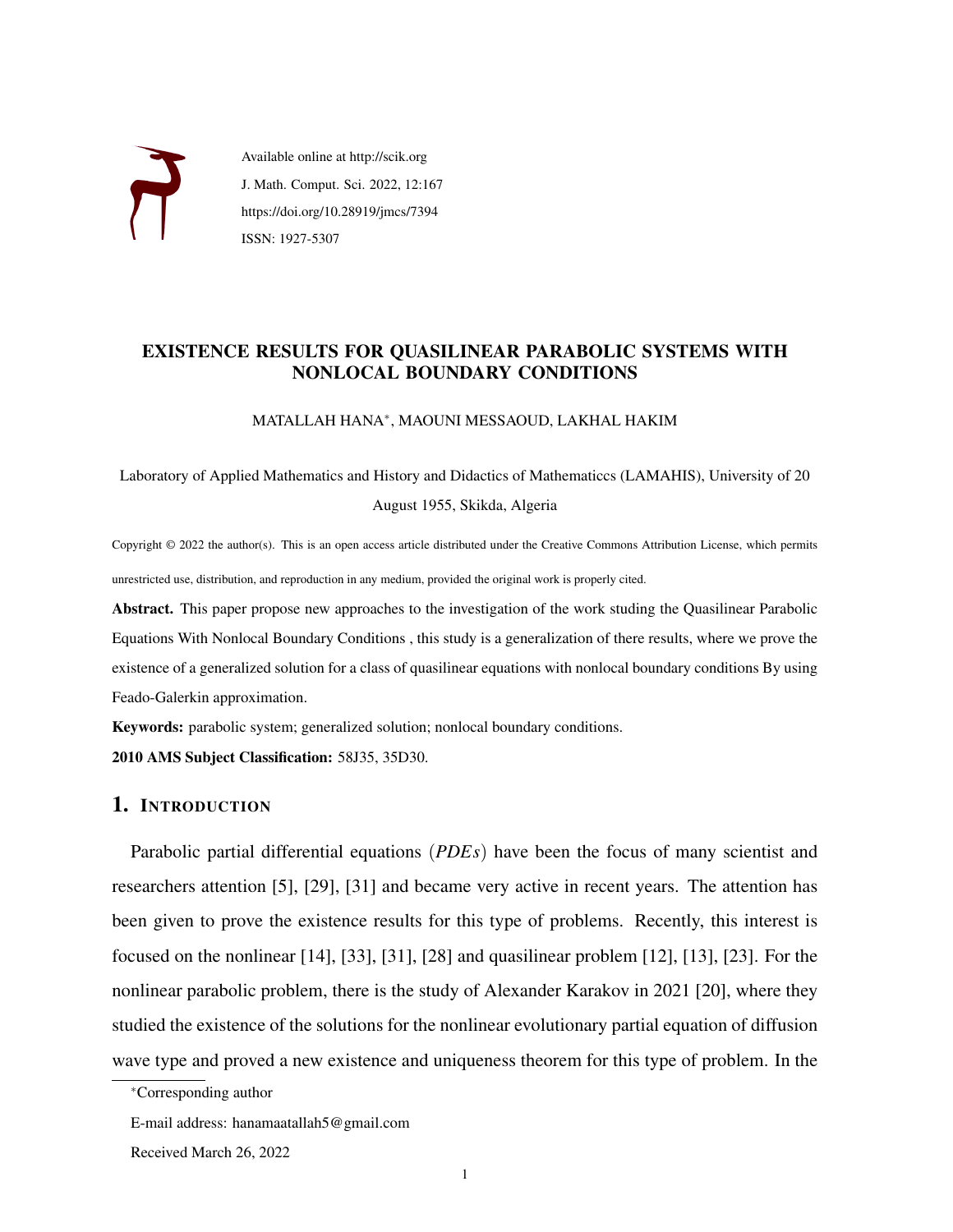study of the quasilinear problem, there is the work of Yongqiang Fu and Mingqi Xiang [\[15\]](#page-17-5) in 2015, which they gave a new class of quasilinear parabolic equation involving  $p(x,t)$  – Laplacian operator and nonlocal term in a bounded domain and obtained the local existence of weak solutions by applying Galerkin's approximation method. Furthermore, the study in 2020 by Dolan et all [\[22\]](#page-16-4), which proved the globel existence of weak solutions to a class of quasilinear parabolic equations with nonlinearities depending on first order terms and integrable data in a moving domain invertigated, this class includes the *p*−Laplace equation as a special case. In the same year, Suping and Zhong [\[32\]](#page-18-1), proved some new nonexistence theorems for a class of quasilinear parabolic differential inequalities with a singular potential term and nonlocal source term in the case of homogeneous and non-homogeneous by the test function method. Azroul et all in 2020 [\[12\]](#page-16-2) studied the existence of solution for some quasilinear parabolic systems with weight and weak monotonicity. However, the different methods has been used for the existence for this type of problem, such as Topological degree method [\[2\]](#page-16-5), compactness method [\[23,](#page-17-3) [24,](#page-17-6) [25\]](#page-17-7), Feado-Galarkin method [\[3,](#page-16-6) [21,](#page-17-8) [27,](#page-17-9) [29,](#page-17-0) [30,](#page-17-10) [15\]](#page-17-5). Especially, the Feado-Galarkin method found to be a convenient tool for this sort of problems, which, in 2008, Bouziani et all [\[4\]](#page-16-7) showed the existence of a unique weak solutions for linear parabolic equation with nonlocal boundary conditions, such as the nonlocal boundary conditions used to replace the local conditions that gives better effect than the local because the measurement given by a nonlocal conditions is usually more precise than the only one measurement given by local conditions. See in instance, in 2004 [\[17\]](#page-17-11) Hong-Ming Yin studied a class of parabolic equations subject to a nonlocal boundary condition by using energy method, there problem is a generalized model for a theory of reaction-diffusion in channels. Gladkov and Kavitova [\[18\]](#page-17-12) in 2020 proved global existence and blow-up of solutions of initial-boundary value problem for nonlinear nonlocal parabolic equation with nonlinear nonlocal boundary condition. In 2011, Chen [\[9\]](#page-16-8), used the Faedo-Galerkin approximation to prove the existence of a generalized solution for quasilinear parabolic equation with nonlocal boundary conditions, given by:

(1) 
$$
\frac{\partial u}{\partial t} - \sum_{i=1}^{n} \frac{\partial}{\partial x_i} (|u|^{p-2} \frac{\partial u}{\partial x_i}) + |u|^{p-2} u = f(x,t), \quad x \in \Omega, t \in [0,T]
$$

<span id="page-1-0"></span>(2) 
$$
u(x,t) = \int_{\Omega} k(x,y)u(y,t)dy, \quad x \in \Gamma
$$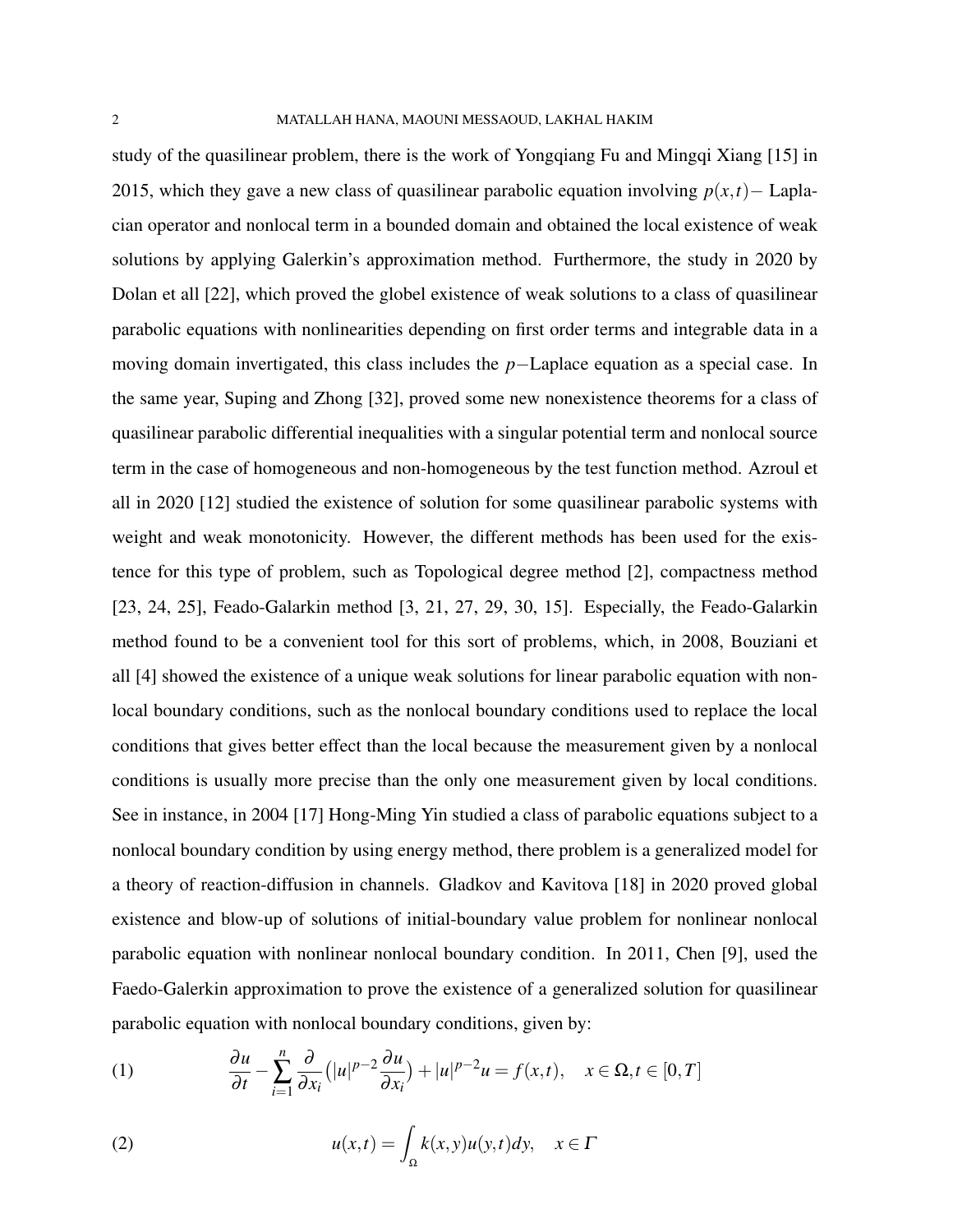(3) 
$$
u(x,0) = u_0(x).
$$

The main difficulty of there problem is related to the presence of both quasilinear term and nonlocal boundary condition, where is the extension of the problem in Lion's book [[\[26\]](#page-17-13), p.140] in which the boundary conditions are homegeneous, but this kind of problem are very limited, where we only found a study in [\[10\]](#page-16-9), for a quasilinear parabolic equation with nonlocal boundary conditions different from [\(2\)](#page-1-0).

The aim of our study, is to give a generalization to the study of Chen in 2011 [\[9\]](#page-16-8) in system, where we prove the existence of a generalized solution to the proposed model by constructing approximate solution using Faedo-Galerkin method and applying a weak convergence and compactness arguments. The proposed problem is the follows:

<span id="page-2-0"></span>(4)  
\n
$$
\begin{cases}\n\frac{\partial u}{\partial t} - \sum_{i=1}^{n} \frac{\partial}{\partial x_i} (|u|^{\rho} \frac{\partial u}{\partial x_i}) + |v|^{\rho} v = f_1(x, t), \quad x \in \Omega \times t \in [0, T] \\
\frac{\partial v}{\partial t} - \sum_{i=1}^{n} \frac{\partial}{\partial x_i} (|v|^{\rho} \frac{\partial v}{\partial x_i}) + |u|^{\rho} u = f_2(x, t), \quad x \in \Omega \times t \in [0, T] \\
u(x, t) = \int_{\Omega} k(x, y) u(y, t) dy, \quad x \in \Gamma \\
v(x, t) = \int_{\Omega} k(x, y) v(y, t) dy, \quad x \in \Gamma \\
u(x, 0) = u_0(x), \quad v(x, 0) = v_0(x),\n\end{cases}
$$

where  $\Omega$  is a regular and bounded domain of  $\mathbb{R}^n$  with boundary  $\Gamma$ ,  $T$  is a fixed real number  $(T > 0)$  and  $\rho = p - 2$ . Where  $(u, v)(x, t)$  are the solution of this system.

In this study, we need the following assumptions:

$$
(H_1) n \ge 2, p > n, r > \frac{n}{2} + 2.
$$
  
\n
$$
(H_2)\frac{1}{p} + \frac{1}{q} = 1.
$$
  
\n
$$
(H_3) f = (f_1, f_2) \in L^q(0, T, L^q(\Omega))^2 \text{ and } u_0, v_0 \text{ are in } L^{\infty}(\Omega).
$$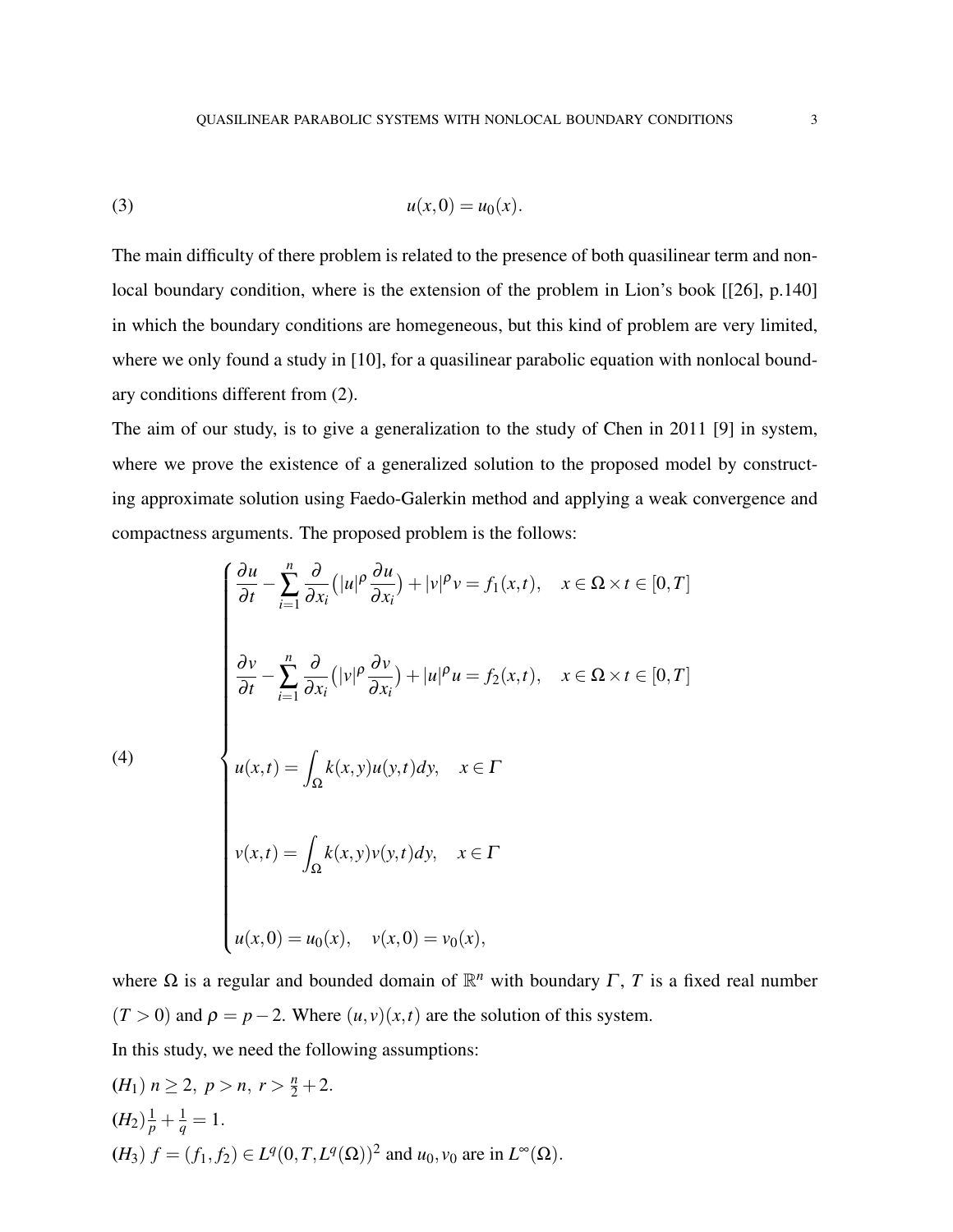(*H*<sub>4</sub>) For any  $x \in \Gamma$ ,  $K(x) < \infty$  and  $K_i(x) < \infty$ .

$$
(H_5) \sum_{i=1}^n \int_{\Gamma} K(x)^{p-1} K_i(x) d\Gamma < 1 - \frac{1}{p}.
$$

The paper, is organized as follows:

We began with an introduction in section 1, then we state the art method for *PDEs* with the definition of the generalized solution in section 2, then we demonstrate the construction of an approximate solution and we derive a priori estimates for the approximate solution. Finally, we show the convergence of the approximate solution.

Before stating our result, we need to introduce some notations.

Notations. We are ready to present some notations that will be used throughout this paper. First, let

(.,.): usual inner product in  $L^2(\Omega)$ ;

 $W^{k,p}(\Omega)$ : Sobolev space on  $\Omega$ ,  $H^r(\Omega)$ : Sobolev space  $W^{r,2}(\Omega)$ ;

*H*<sup>-*r*</sup>( $\Omega$ ): dual space of *H<sup>r</sup>*( $\Omega$ ), | $\cdot |_{H^{-r}(\Omega)}$ : norm in *H*<sup>-*r*</sup>( $\Omega$ ); *K*(*x*): norm of *k*(*x*, *y*) in *L*<sup>*q*</sup>( $\Omega$ ) with respect to *y*, i.e., *K*(*x*) =  $\left($ Ω  $|k(x,y)|^q dy$ <sup>1/*q*</sup>; *K*<sup>*i*</sup>(*x*): norm of *D*<sup>*i*</sup>*k*(*x*, *y*) in *L*<sup>*q*</sup>( $\Omega$ ) with respect to *y*, i.e., *K*<sup>*i*</sup>(*x*) =  $\left($  / Ω  $\frac{\partial k(x,y)}{\partial x}$  $\partial x_i$  $|q_{dy}\rangle^{1/q}$ . Now, we define the space:

$$
W = L^2(\Omega) \times L^2(\Omega).
$$

which is a Banach space endowed with the norm

$$
|(u,v)|_W^2 = |u|_{L^2(\Omega)}^2 + |v|_{L^2(\Omega)}^2,
$$

and let  $V = L^p(\Omega) \times L^p(\Omega)$ ,  $Y = L^q(\Omega) \times L^q(\Omega)$ . In the sequel,  $|\cdot|_{L^q(\Omega)}, |\cdot|_{L^2(\Omega)}, |\cdot|_{L^p(\Omega)}$ and  $|\cdot|_{L^p(\Gamma)}$  will denote the usual norms of  $L^q(\Omega)$ ,  $L^2(\Omega)$ ,  $L^p(\Omega)$  and  $L^p(\Gamma)$ , respectively.

### 2. MAIN RESULTS

In this section, we discuss the notation of a generalized solutions, and we present the approximate solutions and a priori estimates, then we prove that the approximate solution converge to the solution of the problem. First, let we clearly state our definition to a generalized solution of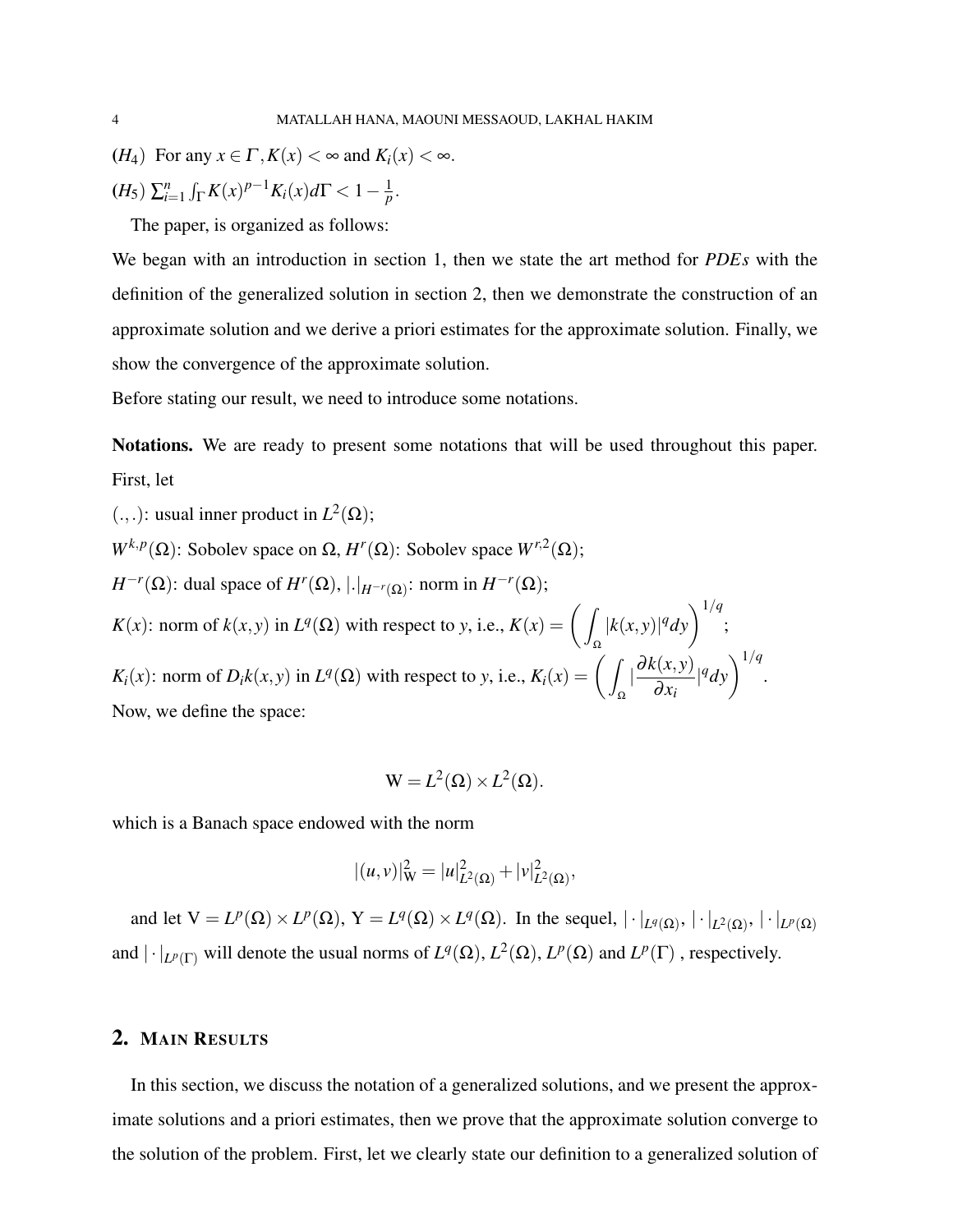the problem [\(4\)](#page-2-0), we define the following space:

$$
U = \{ \forall (\psi, \varphi) \in (H^r(\Omega))^2, \, \psi(x) = \int_{\Omega} k(x, y) \psi(y) dy \text{ and } \varphi(x) = \int_{\Omega} k(x, y) \varphi(y) dy, \text{ for } x \in \Gamma \}.
$$

<span id="page-4-0"></span>**Definition 1.** Let  $(u, v)$  the generalized solution of the problem [\(4\)](#page-2-0) if:

(i) 
$$
(u, v) \in (L^{\infty}(0, T, L^{2}(\Omega)))^{2} \cap (C(0, T, H^{-r}(\Omega)))^{2}
$$
,  
\n(ii)  $(\frac{\partial u}{\partial t}, \frac{\partial v}{\partial t}) \in (L^{q}(0, T, H^{-r}(\Omega)))^{2}$ ,  
\n(iii)  $u(x, 0) = u_{0}(x), v(x, 0) = v_{0}(x)$ ,  
\n(iv) for all  $(\psi, \varphi) \in U$  and a.e.  $t \in [0, T]$ ,  
\n
$$
\int_{\Omega} \frac{\partial u}{\partial t} \psi dx + \int_{\Omega} \frac{\partial v}{\partial t} \varphi dx - \int_{\Omega} \sum_{i=1}^{n} \frac{\partial}{\partial x_{i}} (|u|^{p-2} \frac{\partial u}{\partial x_{i}}) \psi dx
$$
\n(5)  
\n
$$
- \int_{\Omega} \sum_{i=1}^{n} \frac{\partial}{\partial x_{i}} (|v|^{p-2} \frac{\partial v}{\partial x_{i}}) \varphi dx + \int_{\Omega} |v|^{p-2} v \psi dx + \int_{\Omega} |u|^{p-2} u \varphi dx = \int_{\Omega} f_{1}(x, t) \psi dx + \int_{\Omega} f_{2}(x, t) \varphi dx,
$$

**2.1.** The approximate solution and a priori estimates. It is easy to see that U is a subspace of  $(H^r(\Omega))^2$ , which is separable, then we can choose a countable set of distinct basis elements  $(w_j, \widetilde{w}_j)$ , where  $j = 1, 2, \dots$ , which generate U and are orthonormal in W. Let U<sub>m</sub> be the subspace of U generated by the first *m* elements, we constuct the approximate solution of the problem in the following form:

<span id="page-4-1"></span>(6)  

$$
\begin{cases}\nu_m(x,t) = \sum_{j=1}^m g_{jm}(t)w_j(t), & (x,t) \in \Omega \times [0,T], \\
v_m(x,t) = \sum_{j=1}^m h_{jm}(t)\widetilde{w}_j(t), & (x,t) \in \Omega \times [0,T],\n\end{cases}
$$

where  $((g_{jm}(t))_{j=1}^m, (h_{jm}(t))_{j=1}^m)$  remains to be determined.

Let the orthogonal projection of  $(u_0, v_0)$  on  $U_m$  given by  $(u_m^0, v_m^0) = (PU_m u_0, PU_m v_0)$ , then  $(u_m^0, v_m^0) \longrightarrow (u_0, v_0)$ , as  $m \longrightarrow \infty$  in U. Let  $((g_{jm}^0)_{j=1}^m, (h_{jm}^0)_{j=1}^m)$  be the coordinate of  $(u_m^0, v_m^0)$ in the basis  $((w_j)_{j=1}^m, (\widetilde{w}_j(t))_{j=1}^m)$  of  $U_m$ , such as

$$
\begin{cases}\n u_m^0 = \sum_{j=1}^m g_{jm}^0 w_j(t), \\
 v_m^0 = \sum_{j=1}^m h_{jm}^0 \widetilde{w}_j(t),\n\end{cases}
$$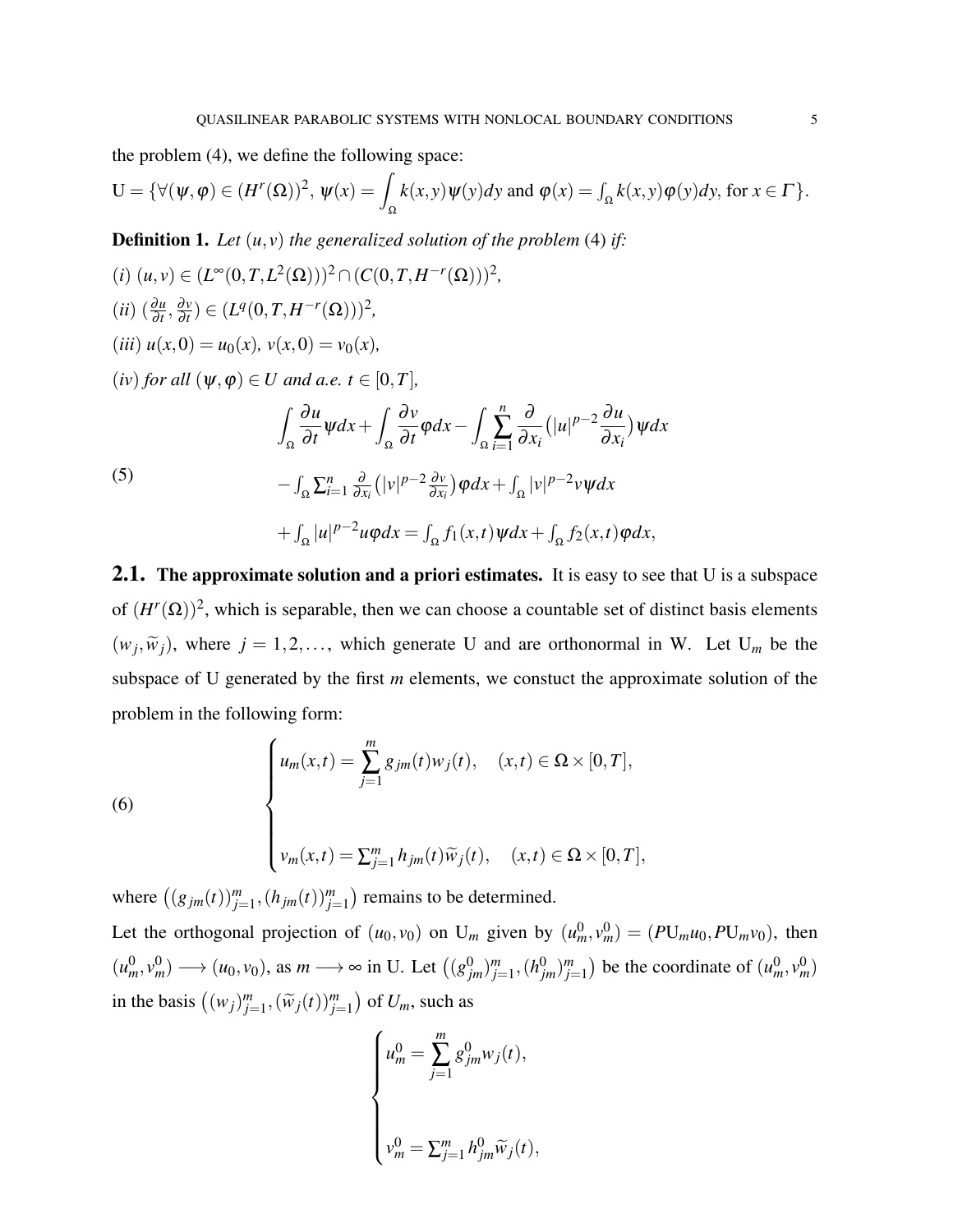where

<span id="page-5-1"></span>getting:

$$
\begin{cases}\ng_{jm}^{0} = g_{jm}(0), \\
h_{jm}^{0} = h_{jm}(0),\n\end{cases}
$$

<span id="page-5-0"></span>we have to determinate  $((g_jm(t))_{j=1}^m, (h_jm(t))_{j=1}^m)$  to satisfy

$$
\int_{\Omega} \frac{\partial u_m}{\partial t} w_j dx - \sum_{i=1}^n \int_{\Omega} \frac{\partial}{\partial x_i} (|u_m|^{p-2} \frac{\partial u_m}{\partial x_i}) w_j dx
$$
  
+ 
$$
\int_{\Omega} |v_m|^{p-2} v_m w_j dx = \int_{\Omega} f_1(x, t) w_j dx, \quad 1 \le j \le m,
$$
  
(7)

$$
\int_{\Omega} \frac{\partial v_m}{\partial t} \widetilde{w}_j dx - \sum_{i=1}^n \int_{\Omega} \frac{\partial}{\partial x_i} (|v_m|^{p-2} \frac{\partial v_m}{\partial x_i}) \widetilde{w}_j dx \n+ \int_{\Omega} |u_m|^{p-2} u_m \widetilde{w}_j dx = \int_{\Omega} f_2(x, t) \widetilde{w}_j dx, \quad 1 \le j \le m.
$$

The system [\(7\)](#page-5-0) is a system of ordinary differential equations in  $g_{jm}(t)$  respectively  $h_{jm}(t)$ , by Caratheodory theorem [\[8\]](#page-16-10). there exists solution  $(g_{jm}(t), h_{jm}(t))_{j=1}^{m}$ ,  $t \in [0, t_m)$ . Multiply both sides of [\(7\)](#page-5-0) by  $g_{jm}(t)$  and  $h_{jm}(t)$  respectively, then sum over *j* from 0 to *m*,

 $\leq m$ *.* 

(8)  
\n
$$
\int_{\Omega} \frac{\partial u_m}{\partial t} u_m dx + \int_{\Omega} \frac{\partial v_m}{\partial t} v_m dx - \int_{\Omega} \sum_{i=1}^n \frac{\partial}{\partial x_i} (|u_m|^{p-2} \frac{\partial u_m}{\partial x_i}) u_m dx
$$
\n
$$
- \int_{\Omega} \sum_{i=1}^n \frac{\partial}{\partial x_i} (|v_m|^{p-2} \frac{\partial v_m}{\partial x_i}) v_m dx + \int_{\Omega} |v_m|^{p-2} v_m u_m dx
$$
\n
$$
+ \int_{\Omega} |u_m|^{p-2} u_m v_m dx = \int_{\Omega} f_1(x, t) u_m dx + \int_{\Omega} f_2(x, t) v_m dx, \quad 1 \le j
$$

<span id="page-5-2"></span>Integrating by parts [\(8\)](#page-5-1), we have:

$$
\int_{\Omega} \frac{\partial u_m}{\partial t} u_m dx + \int_{\Omega} \frac{\partial v_m}{\partial t} v_m dx + \sum_{i=1}^n \int_{\Omega} (|u_m|^{p-2} \frac{\partial u_m}{\partial x_i}) \frac{\partial u_m}{\partial x_i} dx \n+ \sum_{i=1}^n \int_{\Omega} (|v_m|^{p-2} \frac{\partial v_m}{\partial x_i}) \frac{\partial v_m}{\partial x_i} dx + \int_{\Omega} |v_m|^{p-2} v_m u_m dx \n+ \int_{\Omega} |u_m|^{p-2} u_m v_m dx = \int_{\Omega} f_1(x, t) u_m dx + \int_{\Omega} f_2(x, t) v_m dx \n+ \sum_{i=1}^n \int_{\Gamma} (|u_m|^{p-2} \frac{\partial u_m}{\partial x_i}) u_m d\Gamma + \sum_{i=1}^n \int_{\Gamma} (|v_m|^{p-2} \frac{\partial v_m}{\partial x_i}) v_m d\Gamma.
$$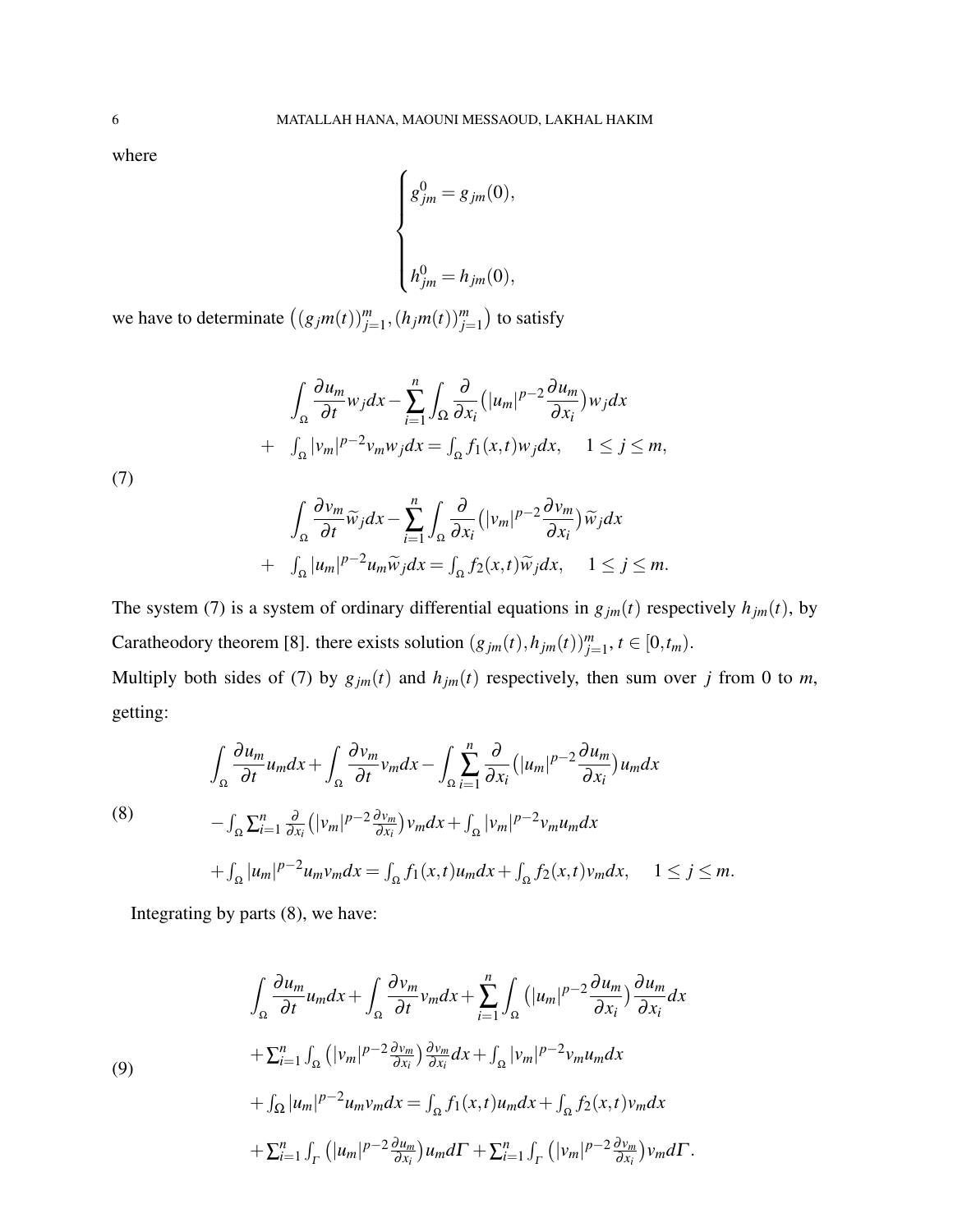Integrating with respect to  $t$  from 0 to  $T$  on the both sides of [\(9\)](#page-5-2), we have:

$$
\int_{0}^{T} \int_{\Omega} \frac{\partial u_{m}}{\partial t} u_{m} dx dt + \int_{0}^{T} \int_{\Omega} \frac{\partial v_{m}}{\partial t} v_{m} dx dt + \int_{0}^{T} \sum_{i=1}^{n} \int_{\Omega} (|u_{m}|^{p-2} \frac{\partial u_{m}}{\partial x_{i}}) \frac{\partial u_{m}}{\partial x_{i}} dx dt \n+ \int_{0}^{T} \sum_{i=1}^{n} \int_{\Omega} (|v_{m}|^{p-2} \frac{\partial v_{m}}{\partial x_{i}}) \frac{\partial v_{m}}{\partial x_{i}} dx dt + \int_{0}^{T} \int_{\Omega} |v_{m}|^{p-2} v_{m} u_{m} dx dt \n+ \int_{0}^{T} \int_{\Omega} |u_{m}|^{p-2} u_{m} v_{m} dx dt = \int_{0}^{T} \int_{\Omega} f_{1}(x, t) u_{m} dx dt + \int_{0}^{T} \int_{\Omega} f_{2}(x, t) v_{m} dx dt \n+ \int_{0}^{T} \sum_{i=1}^{n} \int_{\Gamma} (|u_{m}|^{p-2} \frac{\partial u_{m}}{\partial x_{i}}) u_{m} d\Gamma dt + \int_{0}^{T} \sum_{i=1}^{n} \int_{\Gamma} (|v_{m}|^{p-2} \frac{\partial v_{m}}{\partial x_{i}}) v_{m} d\Gamma dt,
$$

then

$$
\frac{1}{2}\left[|u_{m}(T)|_{L^{2}(\Omega)}^{2}+|v_{m}(T)|_{L^{2}(\Omega)}^{2}\right]+\frac{4}{p^{2}}\left[\int_{0}^{T}\int_{\Omega}\sum_{i=1}^{n}\left(\frac{\partial}{\partial x_{i}}(|u_{m}|^{\frac{p-2}{2}}u_{m})\right)^{2}dxdt\right] \n+ \int_{0}^{T}\int_{\Omega}\sum_{i=1}^{n}\left(\frac{\partial}{\partial x_{i}}(|v_{m}|^{\frac{p-2}{2}}v_{m})\right)^{2}dxdt + \int_{0}^{T}\int_{\Omega}|u_{m}|^{p-2}u_{m}v_{m}dxdt \n+ \int_{0}^{T}\int_{\Omega}|v_{m}|^{p-2}v_{m}u_{m}dxdt = \int_{0}^{T}\int_{\Omega}f_{1}(x,t)u_{m}dxdt + \int_{0}^{T}\int_{\Omega}f_{2}(x,t)v_{m}dxdt \n+ \int_{0}^{T}\int_{\Gamma}\sum_{i=1}^{n}\left(|u_{m}|^{p-2}\frac{\partial u_{m}}{\partial x_{i}})u_{m}d\Gamma dt + \int_{0}^{T}\int_{\Gamma}\sum_{i=1}^{n}\left(|v_{m}|^{p-2}\frac{\partial v_{m}}{\partial x_{i}})v_{m}d\Gamma dt \n+ \frac{1}{2}\left[|u_{m}(0)|_{L^{2}(\Omega)}^{2}+|v_{m}(0)|_{L^{2}(\Omega)}^{2}\right],
$$

<span id="page-6-0"></span>this gives

$$
\begin{split} |(u_{m}(T),v_{m}(T)|_{\mathbf{W}}^{2}+\int_{0}^{T}\int_{\Omega}|v_{m}|^{p-2}v_{m}u_{m}dxdt+\int_{0}^{T}\int_{\Omega}|u_{m}|^{p-2}u_{m}v_{m}dxdt\\ &+\frac{4}{p^{2}}\bigg[\int_{0}^{T}\int_{\Omega}\sum_{i=1}^{n}\big(\frac{\partial}{\partial x_{i}}(|u_{m}|^{\frac{p-2}{2}}u_{m})\big)^{2}dxdt+\int_{0}^{T}\int_{\Omega}\sum_{i=1}^{n}\big(\frac{\partial}{\partial x_{i}}(|v_{m}|^{\frac{p-2}{2}}v_{m})\big)^{2}dxdt\bigg] \\ &\leq \int_{0}^{T}\int_{\Omega}f(x,t)(u_{m},v_{m})dxdt+\int_{0}^{T}\int_{\Gamma}\sum_{i=1}^{n}\big(|u_{m}|^{p-2}\frac{\partial u_{m}}{\partial x_{i}}\big)u_{m}d\Gamma dt\\ &+\int_{0}^{T}\int_{\Gamma}\sum_{i=1}^{n}\big(|v_{m}|^{p-2}\frac{\partial v_{m}}{\partial x_{i}}\big)v_{m}d\Gamma dt+\big|(u_{m}(0),v_{m}(0))|_{\mathbf{W}}^{2}.\end{split}
$$

We derive some a priori estimates for the approximate solution as follows: The first term in the right-hand side of [\(11\)](#page-6-0) can be estimated as follows:

$$
\begin{split}\n|\int_{0}^{T} \int_{\Omega} (f_{1}(x,t), f_{2}(x,t))(u_{m}, v_{m}) dx dt| &\leq \int_{0}^{T} \int_{\Omega} |f| |(u_{m}, v_{m})| dx dt \\
&\leq \int_{0}^{T} \left[ \left( \int_{\Omega} |f|^{q} dx \right)^{1/q} \left( \int_{\Omega} |(u_{m}, v_{m})|^{p} dx \right)^{1/p} \right] dt \\
&\leq \int_{0}^{T} |f|_{Y} |(u_{m}, v_{m})|_{V} dt \\
&\leq \frac{1}{p} \int_{0}^{T} |(u_{m}, v_{m})|_{V}^{p} dt + \frac{p-1}{p} \int_{0}^{T} |f|_{Y}^{\frac{p}{p-1}} dt,\n\end{split}
$$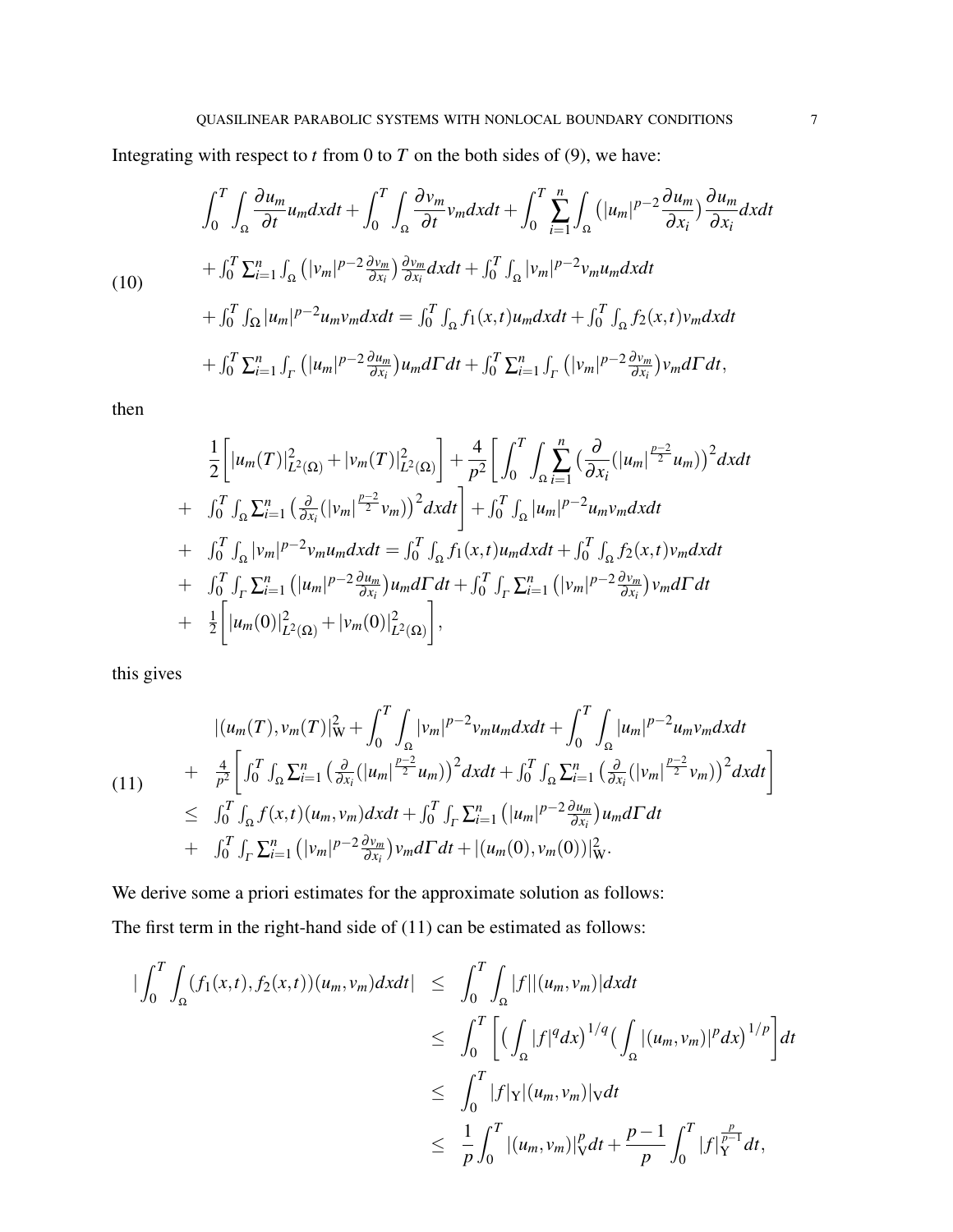<span id="page-7-0"></span>hence

$$
(12) \qquad \big|\int_0^T \int_{\Omega} (f_1(x,t), f_2(x,t))(u_m, v_m) dx dt\big| \leq \frac{1}{p} \int_0^T |(u_m, v_m)|_V^p dt + \frac{p-1}{p} \int_0^T |f|_Y^{\frac{p}{p-1}} dt.
$$

For the second and the third terms in the right-hand side of [\(11\)](#page-6-0), we have for  $x \in \Gamma$ :

$$
\begin{cases} |u_m(x,t)| \le K(x)|u_m|_p, \\ \\ |v_m(x,t)| \le K(x)|v_m|_p, \end{cases}
$$

and

$$
\begin{cases} |\frac{\partial}{\partial x_i} u_m(x,t)| \le K_i(x) |u_m|_p, \\ \left| \frac{\partial}{\partial x_i} v_m(x,t)| \le K_i(x) |v_m|_p. \end{cases}
$$

Using Hölder's inequality and the assumptions  $(H_4)$  and  $(H_5)$ , we have:

$$
\begin{array}{lcl} \big|\int_0^T \sum_{i=1}^n \int_{\Gamma} \big(|u_m|^{p-2} \frac{\partial u_m}{\partial x_i}\big) u_m d\Gamma dt \big| & \leq & \int_0^T \sum_{i=1}^n \int_{\Gamma} |u_m|^{p-1} \big| \frac{\partial u_m}{\partial x_i} \big| d\Gamma dt \\ & \leq & \int_0^T \bigg[ \sum_{i=1}^n \int_{\Gamma} K(x)^{p-1} K_i(x) d\Gamma \bigg] \big| u_m \big|_{L^p(\Omega)}^{p} dt, \end{array}
$$

<span id="page-7-1"></span>hence

(13)  
\n
$$
\left|\int_0^T \sum_{i=1}^n \int_{\Gamma} \left(|u_m|^{p-2} \frac{\partial u_m}{\partial x_i}\right) u_m d\Gamma dt + \int_0^T \sum_{i=1}^n \int_{\Gamma} \left(|v_m|^{p-2} \frac{\partial v_m}{\partial x_i}\right) v_m d\Gamma dt\right| \leq c \int_0^T |(u_m, v_m)|_V^p dt,
$$
\nwhere  $c = 2 \sum_{i=1}^n \int_{\Gamma} \left(|V_{\Gamma}|^{p-2} \frac{\partial u_m}{\partial x_i}\right) u_m d\Gamma dt$ 

where  $c = 2\sum_{i=1}^{n} \int_{\Gamma} K(x)^{p-1} K_i(x) d\Gamma < 2(1 - \frac{1}{n})$ *p* )

For the second and the third terms in the left-hand side of [\(11\)](#page-6-0), we have:

$$
\begin{array}{lcl} \|\int_0^T\int_\Omega |v_m|^{p-2}v_mu_m dxdt & \leq & \int_0^T\int_\Omega |v_m|^{p-1}|u_m| dxdt \\ & \leq & \int_0^T\Big[\Big(\int_\Omega |v_m^{p-1}|^q dx\Big)^{\frac{1}{q}}\int_\Omega |u_m|^p dx\Big)^{\frac{1}{p}}\Big]dt \\ & \leq & \int_0^T|v_m|_{L^p(\Omega)}^{\frac{p}{q}}|u_m|_{L^p(\Omega)}dt, \\ & \leq & \frac{p-1}{p}\int_0^T|v_m|_{L^p(\Omega)}^p dt+\frac{1}{p}\int_0^T|u_m|_{L^p(\Omega)}^p dt, \end{array}
$$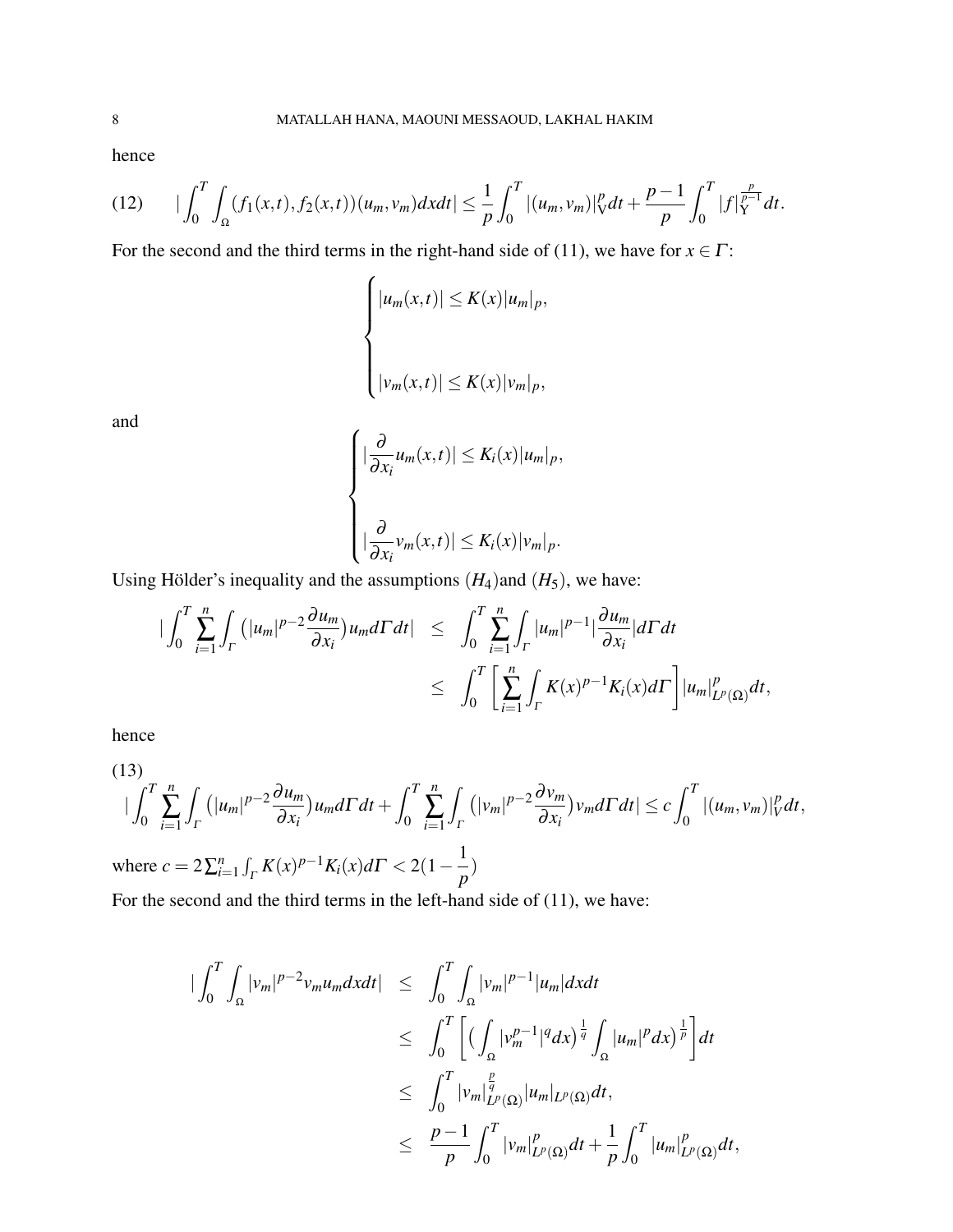<span id="page-8-0"></span>hence

(14) 
$$
|\int_0^T \int_{\Omega} |v_m|^{p-2} v_m u_m dx dt + \int_0^T \int_{\Omega} |u_m|^{p-2} u_m v_m dx dt| \leq 2 \int_0^T |(u_m, v_m)|^p_V dt.
$$

From the form  $(12)$ ,  $(13)$  and  $(14)$ , we have:

(15) 
$$
\begin{split} |(u_m(T), v_m(T)|_{\mathbf{W}}^2 + \frac{4}{p^2} \bigg[ \int_0^T \int_{\Omega} \sum_{i=1}^n \big( \frac{\partial}{\partial x_i} (|u_m|^{\frac{p-2}{2}} u_m) \big)^2 dx dt \\ &+ \int_0^T \int_{\Omega} \sum_{i=1}^n \big( \frac{\partial}{\partial x_i} (|v_m|^{\frac{p-2}{2}} v_m) \big)^2 dx dt \bigg] + C \int_0^T |(u_m, v_m)|_V^p dt \\ &\leq \frac{p-1}{p} \int_0^T |f|_Y^{\frac{p}{p-1}} dt + |(u_m(0), v_m(0))|_W^2, \end{split}
$$

where  $C = 2 + c + \frac{1}{n}$  $\frac{1}{p}$ .

From the above estimates [\(12\)](#page-7-0), [\(13\)](#page-7-1) and [\(14\)](#page-8-0) and for any finite  $T > 0$ , we have the following a priori estimates:

(*i*)  $(u_m, v_m)$  are bounded in  $(L^{\infty}(0,T,L^2(\Omega)))^2$ .  $(iii)$   $|u_m|^{\frac{p-2}{2}}u_m$  and  $|v_m|^{\frac{p-2}{2}}v_m$  are bounded in  $L^2(0,T,H^1(\Omega))$ . (*iii*)  $(u_m, v_m)$  are bounded in  $(L^p(0, T, L^p(\Omega)))^2$ .

Since *T* is an artbitrary positive number, we have

$$
|(u_m, v_m)|_V^p < \infty, \quad a.e.t
$$

2.2. The existence of a generalized solution. The main focus of this section is to prove existence of a generalized solution. First, we have to prove the following lemma.

<span id="page-8-2"></span>**Lemma 1.** Let  $(u_m, v_m)$  be the approximate solution of the problem [\(4\)](#page-2-0) in the sense of the *definition*[\(1\)](#page-4-0)*, then* ( ∂*um*  $\frac{\partial u_m}{\partial t}, \frac{\partial v_m}{\partial t}$  $\frac{\partial v_m}{\partial t}$  are bounded in  $(L^q(0,T,H^{-r}(\Omega)))^2$ .

<span id="page-8-1"></span>*Proof.* Let U is a subset of  $H^r(\Omega)$  and for  $(\psi, \varphi) \in U$  satisfy:

$$
\int_{\Omega} \frac{\partial u_m}{\partial t} \psi dx + \int_{\Omega} \frac{\partial v_m}{\partial t} \varphi dx + \sum_{i=1}^n \int_{\Omega} \left( |u_m|^{p-2} \frac{\partial u_m}{\partial x_i} \right) \frac{\partial \psi}{\partial x_i} dx \n+ \sum_{i=1}^n \int_{\Omega} \left( |v_m|^{p-2} \frac{\partial \varphi}{\partial x_i} \right) \frac{\partial v_m}{\partial x_i} dx + \int_{\Omega} |v_m|^{p-2} v_m \psi dx \n+ \int_{\Omega} |u_m|^{p-2} u_m \varphi dx = \int_{\Omega} f_1(x, t) \psi dx + \int_{\Omega} f_2(x, t) \varphi dx \n+ \sum_{i=1}^n \int_{\Gamma} \left( |u_m|^{p-2} \frac{\partial u_m}{\partial x_i} \right) \psi d\Gamma + \sum_{i=1}^n \int_{\Gamma} \left( |v_m|^{p-2} \frac{\partial v_m}{\partial x_i} \right) \varphi d\Gamma.
$$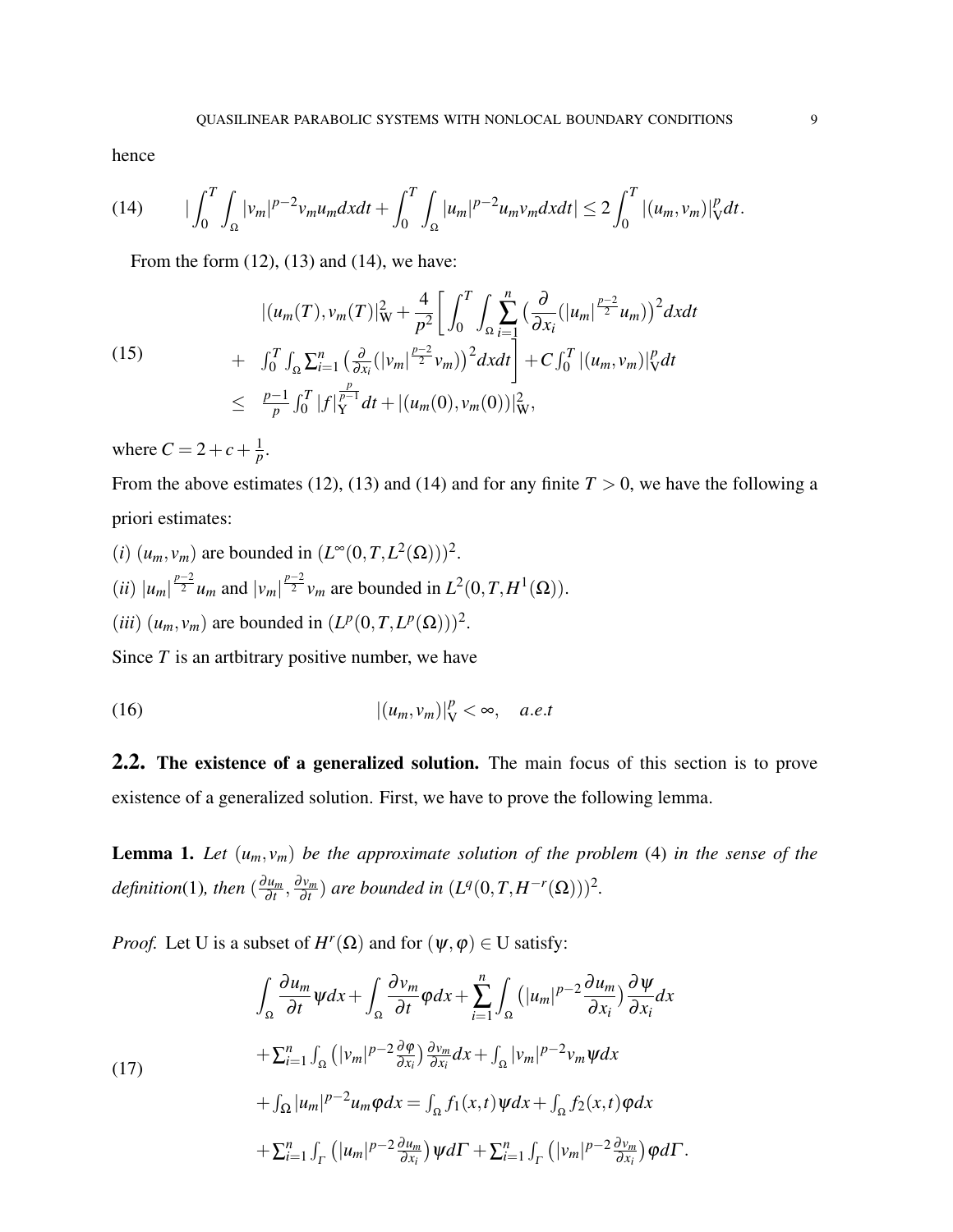Using Hölder inequality to estimate the two terms in the left-hand side in the last of  $(17)$ , this give:

$$
\begin{array}{lcl}\n|\int_{\Omega}|v_{m}|^{p-2}v_{m}\varphi dx + \int_{\Omega}|u_{m}|^{p-2}u_{m}\varphi dx| & \leq & \left|v_{m}\right|_{L^{p}(\Omega)}^{p}|\psi|_{L^{p}(\Omega)} + |u_{m}|_{L^{p}(\Omega)}^{p}|\varphi|_{L^{p}(\Omega)}\n\end{array}
$$
\n
$$
\leq & 2|(u_{m},v_{m})|_{V}^{\frac{p}{q}}|(\psi,\varphi)|_{V}.
$$

Since  $H^r(\Omega) \hookrightarrow L^p(\Omega)$ , then

$$
\big|\int_{\Omega}|v_m|^{p-2}v_m\varphi dx+\int_{\Omega}|u_m|^{p-2}u_m\varphi dx\big|\leq c_1|(u_m,v_m)|_{\mathcal{V}}^{\frac{p}{q}}|(\psi,\varphi)|_{(H^r(\Omega))^2},\quad c_1>0.
$$

Then

<span id="page-9-0"></span>
$$
||v_m|^{p-2}v_m|_{H^{-r}(\Omega)}+||u_m|^{p-2}u_m|_{H^{-r}(\Omega)}\leq c_1|(u_m,v_m)|_{V}^{\frac{p}{q}},\quad c_1>0.
$$

The norm of  $|v_m|^{p-2}v_m$  and  $|u_m|^{p-2}u_m$  in  $L^q(0,T,H^{-r}(\Omega))$  are bounded by:

(18) 
$$
\left(\int_0^T (c_1(|(u_m,v_m)|_V^p)^{1/q})^q dt\right)^{\frac{1}{q}} = \left(\int_0^T c_1^q |(u_m,v_m)|_V^p dt\right)^{\frac{1}{q}} < \infty,
$$

Therefore,  $|u_m|^{p-2}u_m$  and  $|v_m|^{p-2}v_m$  are bounded in  $L^q(0,T,H^{-r}(\Omega))$ .

Next, we estimate the last two terms in the right-hand side of [\(17\)](#page-8-1) by:

$$
(a(u_m, v_m), (\psi, \varphi)) = \int_{\Gamma} \sum_{i=1}^n (|u_m|^{p-2} \frac{\partial u_m}{\partial x_i}) \psi d\Gamma + \int_{\Gamma} \sum_{i=1}^n (|v_m|^{p-2} \frac{\partial v_m}{\partial x_i}) \varphi d\Gamma,
$$
  
\n
$$
|(a(u_m, v_m), (\psi, \varphi))| = |\int_{\Gamma} \sum_{i=1}^n (|u_m|^{p-2} \frac{\partial u_m}{\partial x_i}) \psi d\Gamma + \int_{\Gamma} \sum_{i=1}^n (|v_m|^{p-2} \frac{\partial v_m}{\partial x_i}) \varphi d\Gamma|
$$
  
\n
$$
\leq \sum_{i=1}^n |(|u_m|^{p-2} \frac{\partial u_m}{\partial x_i})|_{L^q(\Gamma)} |\psi|_{L^p(\Gamma)} + \sum_{i=1}^n |(|v_m|^{p-2} \frac{\partial v_m}{\partial x_i})|_{L^q(\Gamma)} |\varphi|_{L^p(\Gamma)}
$$
  
\n
$$
\leq \sum_{i=1}^n |K(x)^{p-2} K_i(x)|_{L^q(\Gamma)} |K(x)|_{L^p(\Gamma)} |u_m|_{L^p(\Omega)}^{p-1} |\psi|_{L^p(\Omega)}
$$
  
\n
$$
+ \sum_{i=1}^n |K(x)^{p-2} K_i(x)|_{L^q(\Gamma)} |K(x)|_{L^p(\Gamma)} |v_m|_{L^p(\Omega)}^{p-1} |\varphi|_{L^p(\Omega)}
$$
  
\n
$$
\leq 2 \sum_{i=1}^n |K(x)^{p-2} K_i(x)|_{L^q(\Gamma)} |K(x)|_{L^p(\Gamma)} |(u_m, v_m)|_{V}^{p-1} |(v_m, \varphi)|_{(H^r(\Omega))^2}.
$$
  
\n
$$
\leq 2 \sum_{i=1}^n |K(x)^{p-2} K_i(x)|_{L^q(\Gamma)} |K(x)|_{L^p(\Gamma)} |(u_m, v_m)|_{V}^{p-1} c_1 |(v_m, \varphi)|_{(H^r(\Omega))^2}.
$$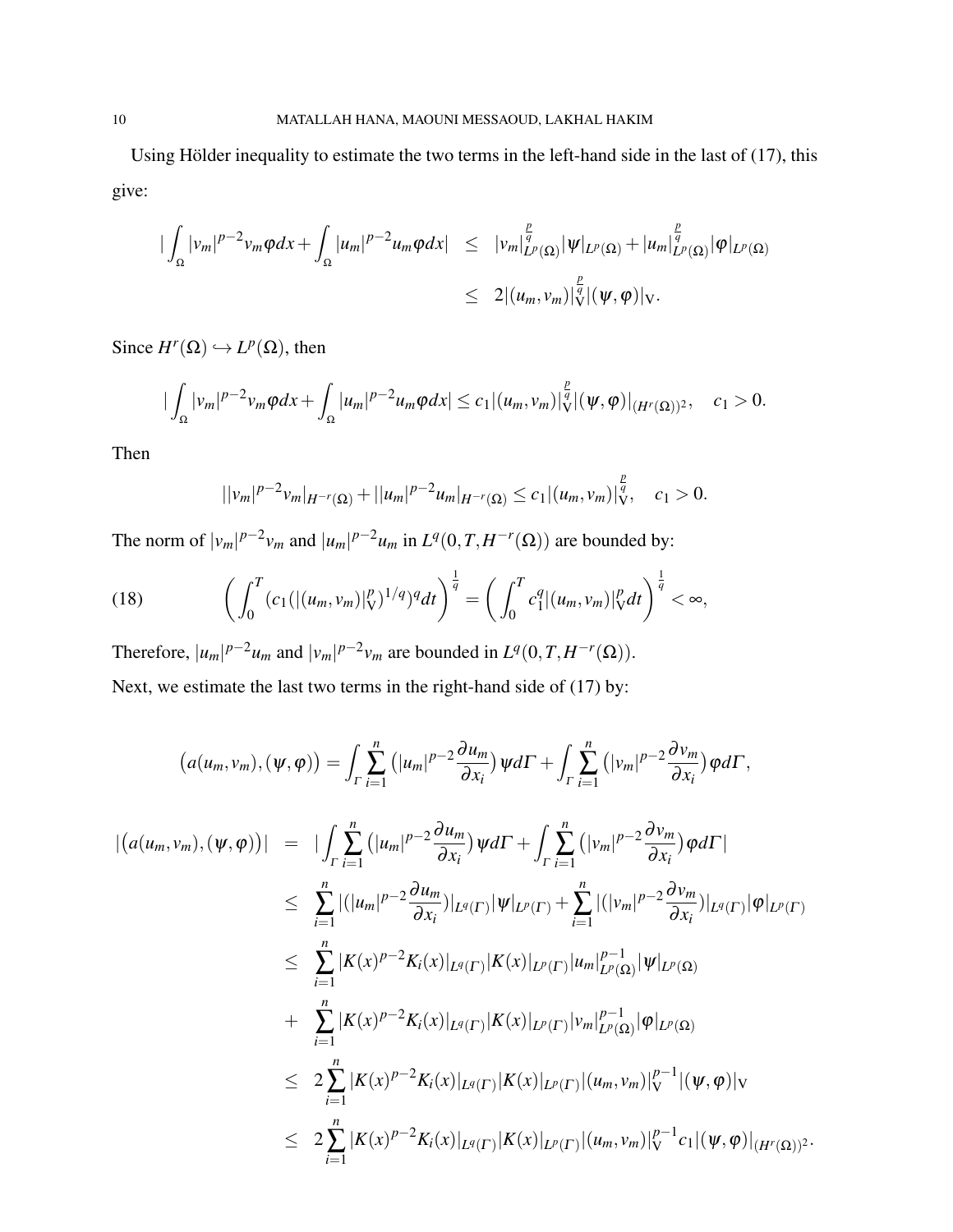Hence

<span id="page-10-0"></span>
$$
|a(u_m,v_m)|_{(H^{-r}(\Omega))^2}\leq 2\sum_{i=1}^n|K(x)^{p-2}K_i(x)|_{L^q(\Gamma)}|K(x)|_{L^p(\Gamma)}|(u_m,v_m)|_V^{p-1}c_1<\infty.
$$

The norm of  $a(u_m, v_m)$  in  $(L^q(0,T, H^{-r}(\Omega)))^2$  is bounded by

$$
(19) \qquad \left(2\int_0^T\sum_{i=1}^n\left(|K(x)^{p-2}K_i(x)|_{L^q(\Gamma)}|K(x)|_{L^p(\Gamma)}c_1\right)^q|(u_m,v_m)|_V^pdt\right)^{\frac{1}{q}}<\infty,
$$

Therefore,  $a((u_m, v_m))$  is bounded in  $(L^q(0,T, H^{-r}(\Omega)))^2$ .

<span id="page-10-2"></span>Next, we consider the third and the fourth terms in the left-hand side of [\(17\)](#page-8-1) and by integrating by parts, we obtain

(20)  
\n
$$
\sum_{i=1}^{n} \int_{\Omega} \left( |u_m|^{p-2} \frac{\partial u_m}{\partial x_i} \right) \frac{\partial \psi}{\partial x_i} dx + \sum_{i=1}^{n} \int_{\Omega} \left( |v_m|^{p-2} \frac{\partial v_m}{\partial x_i} \right) \frac{\partial \phi}{\partial x_i} dx
$$
\n
$$
= \frac{1}{p-1} \left( \sum_{i=1}^{n} \int_{\Gamma} |u_m|^{p-2} u_m \frac{\partial \psi}{\partial x_i} d\Gamma - \int_{\Omega} |u_m|^{p-2} u_m \Delta \psi dx \right.
$$
\n
$$
+ \sum_{i=1}^{n} \int_{\Gamma} |v_m|^{p-2} v_m \frac{\partial \phi}{\partial x_i} d\Gamma - \int_{\Omega} |v_m|^{p-2} v_m \Delta \phi dx \right).
$$

Let

$$
(b(u_m, v_m), (\psi, \varphi)) = \sum_{i=1}^n \int_{\Gamma} |u_m|^{p-2} u_m \frac{\partial \psi}{\partial x_i} d\Gamma + \sum_{i=1}^n \int_{\Gamma} |v_m|^{p-2} v_m \frac{\partial \varphi}{\partial x_i} d\Gamma,
$$
  

$$
| (b(u_m, v_m), (\psi, \varphi)) | = |\sum_{i=1}^n \int_{\Gamma} |u_m|^{p-2} u_m \frac{\partial \psi}{\partial x_i} d\Gamma + \sum_{i=1}^n \int_{\Gamma} |v_m|^{p-2} v_m \frac{\partial \varphi}{\partial x_i} d\Gamma |
$$
  

$$
\leq 2 \sum_{i=1}^n |K(x)^{p-1} K_i(x)|_{L^q(\Gamma)} | (u_m, v_m)|_{V}^{p-1} | (\psi, \varphi)|_{V}
$$
  

$$
\leq \sum_{i=1}^n |K(x)^{p-1} K_i(x)|_{L^q(\Gamma)} | (u_m, v_m)|_{V}^{p-1} c_1 | (\psi, \varphi)|_{(H^r(\Omega))^2}.
$$

Then

<span id="page-10-1"></span>
$$
|b(u_m, v_m)|_{(H^{-r}(\Omega))^2} \leq 2 \sum_{i=1}^n |K(x)^{p-1}|_{L^q(\Gamma)} |K_i(x)|_{L^p(\Gamma)} |(u_m, v_m)|_V^{p-1} c_1 < \infty.
$$

The norm of  $b(u_m, v_m)$  in  $(L^q(0,T, H^{-r}(\Omega)))^2$  is bounded by

(21) 
$$
\left(2\int_0^T \sum_{i=1}^n (|K(x)^{p-1}|_{L^q(\Gamma)}|K_i(x)|_{L^p(\Gamma)}c_1)^q |(u_m,v_m)|_V^p dt\right)^{\frac{1}{q}} < \infty.
$$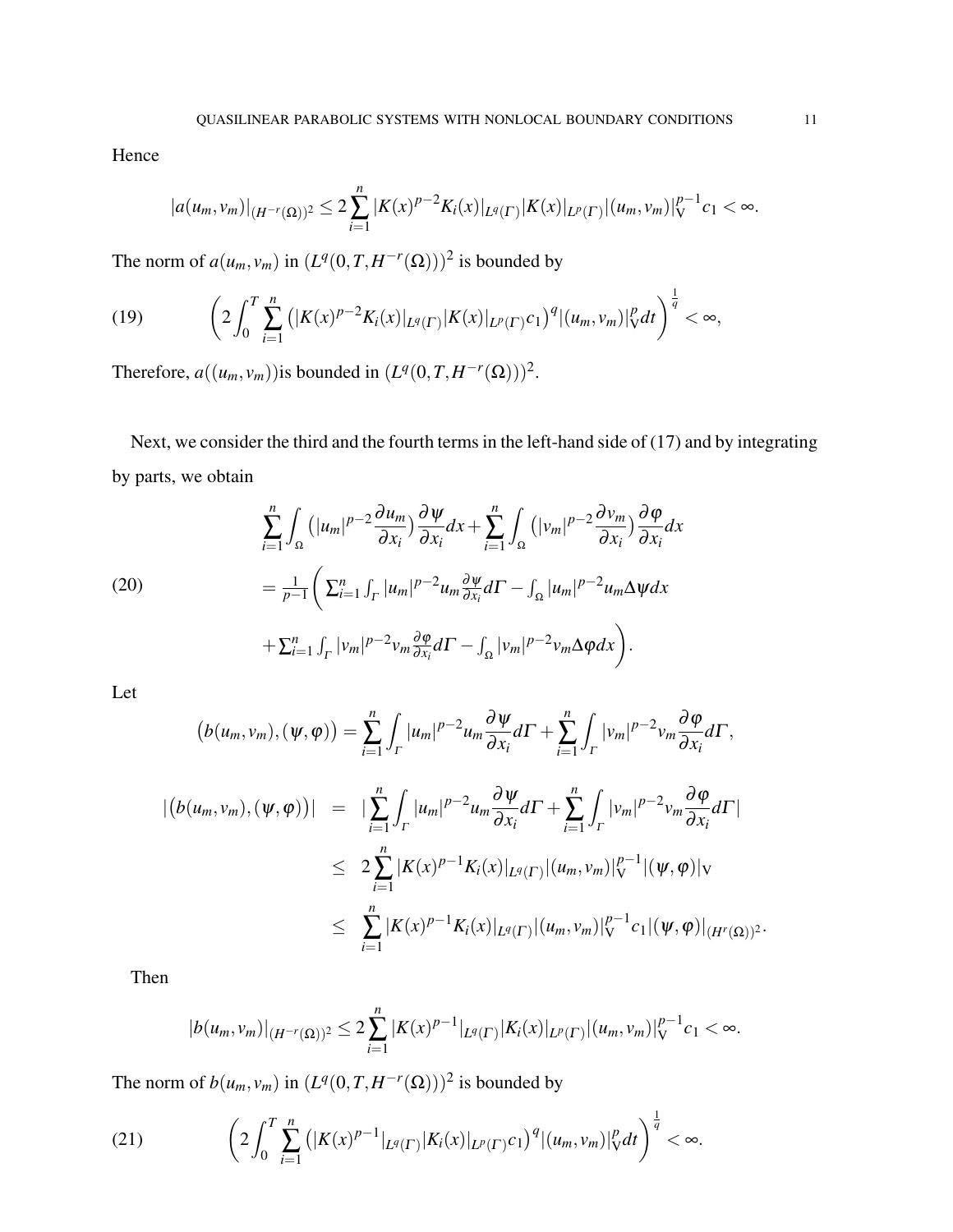Hence  $b(u_m, v_m)$  is bounded in  $(L^q(0,T, H^{-r}(\Omega)))^2$ .

Next, we consider

$$
(\tilde{b}(u_m, v_m), (\psi, \varphi)) = \int_{\Omega} |u_m|^{p-2} u_m \Delta \psi dx + \int_{\Omega} |v_m|^{p-2} v_m \Delta \varphi dx,
$$
  

$$
|(\tilde{b}(u_m, v_m), (\psi, \varphi)) = |\int_{\Omega} |u_m|^{p-2} u_m \Delta \psi dx + \int_{\Omega} |v_m|^{p-2} v_m \Delta \varphi dx|
$$
  

$$
\leq \int_{\Omega} |u_m|^{p-1} |\Delta \psi| dx + \int_{\Omega} |v_m|^{p-1} |\Delta \varphi| dx
$$
  

$$
\leq |u_m|_{L^p(\Omega)}^{p-1} |\Delta \psi|_{L^p(\Omega)} + |v_m|_{L^p(\Omega)}^{p-1} |\Delta \varphi|_{L^p(\Omega)}
$$
  

$$
\leq |(u_m, v_m)|_{\mathcal{V}}^{\frac{p}{q}} |(\Delta \psi, \Delta \varphi)|_{\mathcal{V}};
$$

From the proof of [[\[26\]](#page-17-13), Theorem 12.2 p 140] we have

(22) 
$$
|(\tilde{b}(u_m,v_m),(\psi,\varphi))| \leq c_1|(u_m,v_m)|_{\mathcal{V}}^{\frac{p}{q}}|(\psi,\varphi)|_{(H^r(\Omega))^2} < \infty.
$$

<span id="page-11-0"></span>Therefore

(23) 
$$
\left(\int_0^T |\tilde{b}(u_m, v_m)|^q_{(H^{-r}(\Omega))^2} dt\right)^{\frac{1}{q}} \leq \left(\int_0^T c_1^q |(u_m, v_m)|^p_V dt\right)^{\frac{1}{q}} < \infty.
$$

So, we have  $\tilde{b}(u_m, v_m)$  is bounded in  $(L^q(0,T,H^{-r}(\Omega)))^2$ .

Finally, we consider

<span id="page-11-1"></span>
$$
\begin{aligned}\n|\int_{\Omega} (f_1(x,t), f_2(x,t))(\psi, \varphi) dx| &= \int_{\Omega} |f(x,t)| |(\psi, \varphi)| dx \\
&\leq |f|_{\mathcal{Y}} |(\psi, \varphi)|_{\mathcal{V}} \\
&\leq |f|_{\mathcal{Y}} c_1 |(\psi, \varphi)|_{H^r(\Omega)}.\n\end{aligned}
$$

Then

(24) 
$$
|f|_{(H^{-r}(\Omega))^2} \leq c_1 |f|_Y < \infty.
$$

The norm of *f* in  $(L^q(0,T,H^{-r}(\Omega)))^2$  is bounded by

(25) 
$$
\left(\int_0^T |f|_{(H^{-r}(\Omega))^2}^q dt\right)^{\frac{1}{q}} \le \left(\int_0^T c_1^q |f|_Y^q dt\right)^{\frac{1}{q}} < \infty.
$$

Then, we have that *f* is bounded in  $(L^q(0,T,H^{-r}(\Omega)))^2$ .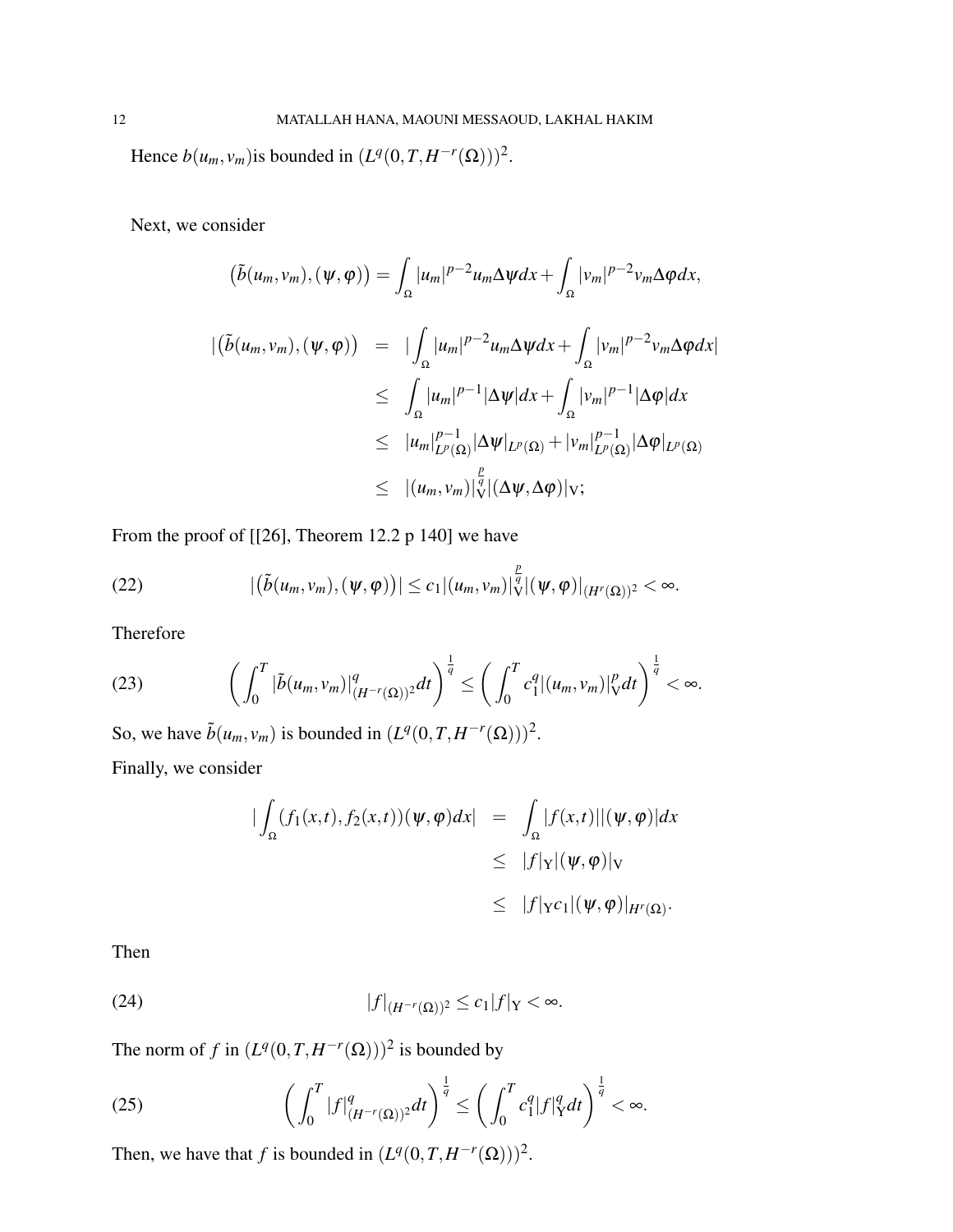From the result [\(18\)](#page-9-0), [\(19\)](#page-10-0), [\(21\)](#page-10-1), [\(23\)](#page-11-0) and [\(25\)](#page-11-1), we have  $\left(\frac{\partial u_m}{\partial t}\right)$  $\frac{\partial u_m}{\partial t}, \frac{\partial v_m}{\partial t}$  $\frac{dv_m}{dt}$ ) are bounded in  $L^q(0,T,H^{-r})$  $(\Omega))^2$ 

2.3. The convergence. From the lemmas 4.3 to lemma 4.7 of [\[9\]](#page-16-8), we quote the following lemmas.

<span id="page-12-1"></span>**Lemma 2.** Let  $(u_m, v_m)$  be the approximate solution of [\(4\)](#page-2-0), constructed as in [\(6\)](#page-4-1), then

$$
(u_m,v_m)\to (u,v),
$$

*in*  $(L^p(0,T,L^p(\Omega)))^2$  strongly and almost everywhere.

*Proof.* We quote the Theorem here from the Lemma[\(1\)](#page-8-2) and the use of [[\[26\]](#page-17-13), Theorem 12.1] to prove the previous Lemma.

<span id="page-12-0"></span>Theorem 1. *Let B, B*<sup>1</sup> *be the Banach spaces, and S be a set, we define:*

$$
M(\varphi_1, \varphi_2) = \bigg(\sum_{i=1}^n \int_{\Omega} |\varphi_1|^{p-2} \big(\frac{\partial \varphi_1}{\partial x_i}\big)^2 dx \bigg)^{\frac{1}{p}} + \bigg(\sum_{i=1}^n \int_{\Omega} |\varphi_2|^{p-2} \big(\frac{\partial \varphi_2}{\partial x_i}\big)^2 dx \bigg)^{\frac{1}{p}},
$$

*On S with:*

$$
(a) - S \subset B \subset B_1
$$
, and  $M(\varphi_k) \ge 0$  on S,  $M(\lambda_k \varphi_k) = |\lambda_k| M(\varphi_k)$ , where  $k = 1, 2$ .

 $(b)$  − *The set*  $\{\varphi_k | \varphi_k \in S, M(\varphi_k) \leq 1\}$  *is relatively compact in B.* 

*Define the set*  $F = \{\varphi_k : \varphi_k \text{ are locally summable on } [0,T] \text{ with value in } B_1,$  $\int_0^T$ 0  $(M(\varphi_k(t)))^{p_0}dt \leq C, \varphi'_k$  $h'_{k}$  bounded in  $(L^{p_1}(0,T,B_1))^2$ , where  $1 < p_j < \infty$ ,  $j = 0,1$ *and*  $k = 1, 2$ *. Then*  $F \subset L^{p_0}(0, T, B)$  *and*  $F$  *is relatively compact in*  $L^{p_0}(0, T, B)$ *.* 

We define the set *S* as follows:

 $S = \{ \varphi_k : |\varphi_k|^{\frac{p-2}{2}} \varphi_k \in (H^1(\Omega))^2, \text{ where } k = 1, 2 \}.$ 

 $H^1(\Omega)$  is also compactly embedded in  $L^2(\Omega)$ , with the proof of [Proposition 12.1 p 143, [\[26\]](#page-17-13)], we have  $(b)$  in the Theorem $(1)$ .

From the Lemma[\(1\)](#page-8-2),  $\left(\frac{\partial u_m}{\partial t}\right)$  $\frac{\partial u_m}{\partial t}, \frac{\partial v_m}{\partial t}$  $\frac{\partial v_m}{\partial t}$  ) are bounded in  $(L^q(0,T,H^{-r}(\Omega)))^2$ , then we have to prove now that

$$
\int_0^T \big(M(u_m(t),v_m(t)\big)^{p_0} dt \leq c, \quad c > 0.
$$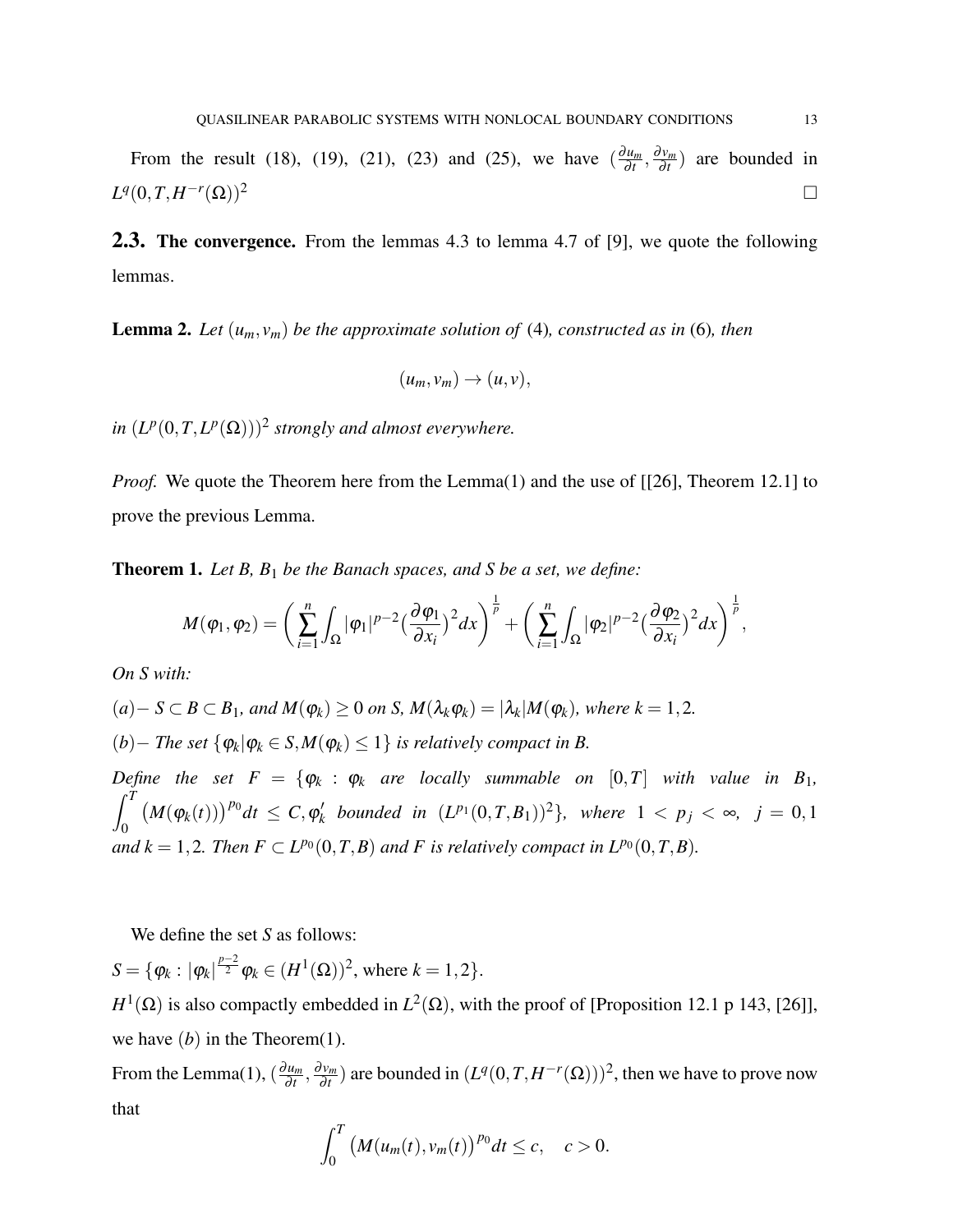Let  $B = L^p(\Omega)$ ,  $B_1 = H^{-r}(\Omega)$ ,  $p_0 = p$  and  $p_1 = q$  then

$$
\int_0^T \left( M(u_m(t), v_m(t))^{p_0} dt = \frac{4}{p^2} \left[ \int_0^T \sum_{i=1}^n \int_{\Omega} \left( \frac{\partial}{\partial x_i} (|u_m|^\frac{p-2}{2} u_m) \right)^2 dx dt \right. \\
\left. + \sum_{i=1}^n \int_{\Omega} \left( \frac{\partial}{\partial x_i} (|v_m|^\frac{p-2}{2} v_m) \right)^2 dx dt \right].
$$

Let  $|u_m| \frac{p-2}{2} u_m$  and  $|v_m| \frac{p-2}{2} v_m$  are bounded in  $L^2(0,T,H^1(\Omega))$ , so

$$
\int_0^T \big(M(u_m(t),v_m(t)\big)^{p_0}dt < \infty.
$$

Therefore, conclusion follows easily from application of Theorem[\(1\)](#page-12-0),  $F \subset L^p(0,T,L^p(\Omega))$  and *F* is relatively compact in  $L^p(0,T,L^p)$  $(\Omega)$ ).

Next, we prove that we can pass to the limit on [\(17\)](#page-8-1).

**Lemma 3.** Let  $(u_m, v_m)$  be the approximate solution of [\(4\)](#page-2-0), constructed as in [\(6\)](#page-4-1), then

$$
(|u_m|^{p-2}u_m+|v_m|^{p-2}v_m,\varphi)\to (|u|^{p-2}u+|v|^{p-2}v,\varphi),\quad m\to\infty.
$$

*Proof.* To prove this Lemma, we need to show that  $|u_m|^{p-2}u_m \rightharpoonup |u|^{p-2}u$  and  $|v_m|^{p-2}v_m \rightharpoonup$  $|v|^{p-2}v$  weakly in  $L^q(\Omega)$ , this is a consequence of [[\[26\]](#page-17-13), Lemma 1.3]. First, let prove that.

$$
\begin{array}{rcl}\n||u_m|^{p-2}u_m|_{L^q(\Omega)} & \leq & \left(\int_{\Omega} (|u_m|^{p-1})^q dx\right)^{\frac{1}{q}} \\
& \leq & \left(\int_{\Omega} |u_m|^p dx\right)^{\frac{1}{q}} \\
& \leq & \left(|u_m|_{L^p(\Omega)}^p\right)^{\frac{1}{q}}.\n\end{array}
$$

Then, from the Lemma[\(2\)](#page-12-1) we have  $|u_m|^{p-2}u_m \to |u_m|^{p-2}u_m$  almost everywhere, for  $x \in \Omega$ . Similarly for  $|v_m|^{p-2}v_m$ .

<span id="page-13-0"></span>**Lemma 4.** Let  $(u_m, v_m)$  be the approximate solution of [\(4\)](#page-2-0), constructed as in [\(6\)](#page-4-1), then

$$
\int_{\Gamma}\left(|u_m|^{p-2}\frac{\partial u_m}{\partial x_i}+|v_m|^{p-2}\frac{\partial v_m}{\partial x_i}\right)\varphi d\Gamma\to \int_{\Gamma}\left(|u|^{p-2}\frac{\partial u}{\partial x_i}+|v|^{p-2}\frac{\partial v}{\partial x_i}\right)\varphi d\Gamma,\quad m\to\infty.
$$

 $\Box$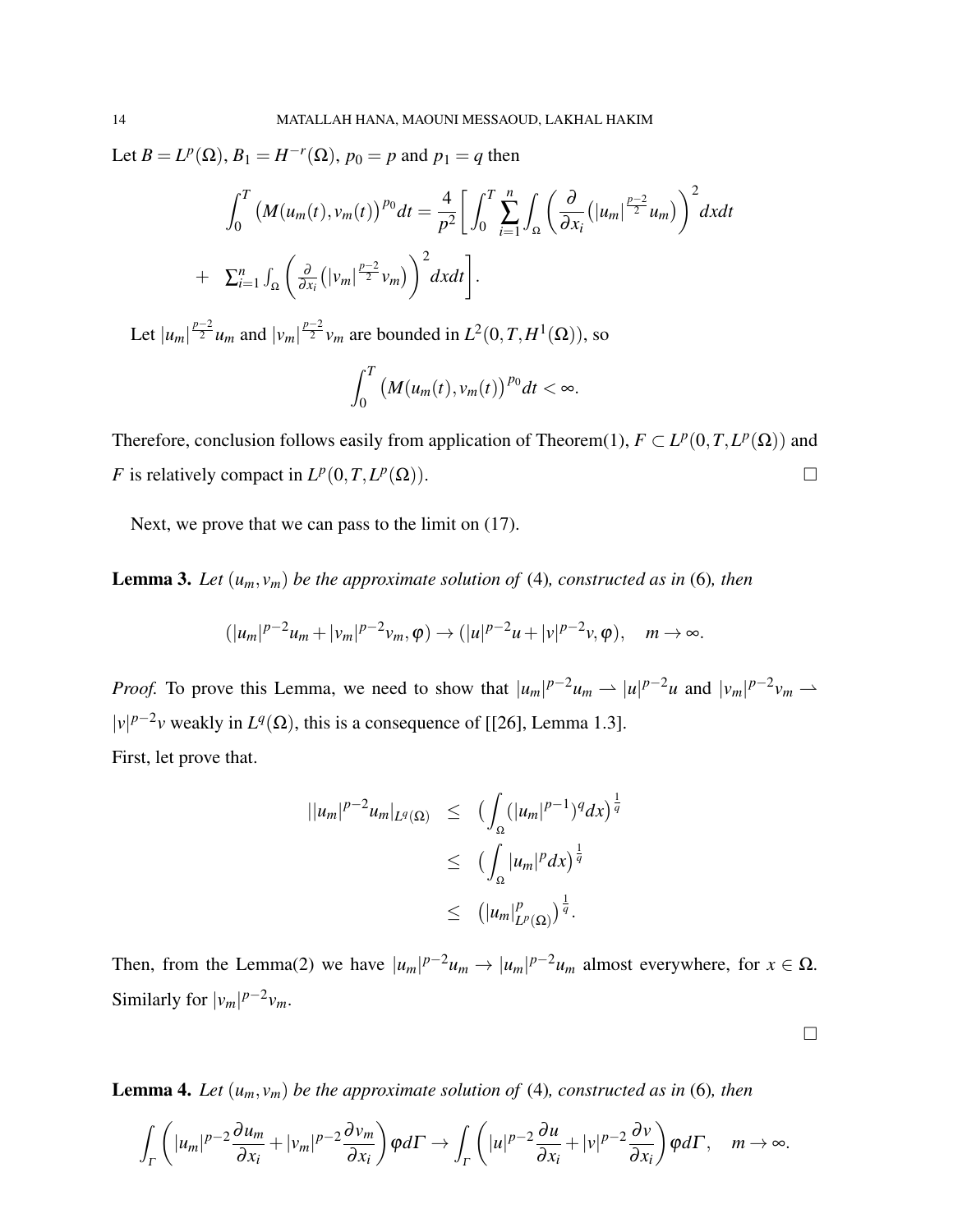*Proof.* From the result,  $(u_m, v_m)$  are bounded  $(L^p(\Omega))^2$ , for almost every where *t*, then there exists a subsequence of  $(u_m, v_m)$  still denote  $(u_m, v_m)$  converge in  $(L^p(\Omega))^2$ , for almost every where *t*.

From the assumptions,  $K(x) = \left(\int_{\Omega} |k(x,t)|^q dx\right)^{\frac{1}{q}} < \infty$ , for fixed  $x \in \Gamma$ , where

$$
\int_{\Omega} k(x, y)u_m(y, t)dy \to \int_{\Omega} k(x, y)u(y, t)dt, \quad m \to \infty,
$$
  

$$
\int_{\Omega} \frac{\partial k(x, y)}{\partial x_i} u_m(y, t)dy \to \int_{\Omega} \frac{\partial k(x, y)}{\partial x_i} u(y, t)dt, \quad m \to \infty.
$$

similarly for  $v_m(x,t)$  for fixed  $x \in \Gamma$ . First we prove that  $\overline{I}$ Γ  $|u_m|^{p-2} \frac{\partial u_m}{\partial x}$ ∂ *x<sup>i</sup>*  $d\Gamma \rightharpoonup$ Γ  $|u|^{p-2}$  ∂*u*  $\partial x_i$ weakly in  $L^q(\Gamma)$ . Since,  $K(x) \in L^p(\Gamma)$ , we have  $|u_m|_{L^p(\Gamma)} < \infty$ . Similarly, we have  $|(\frac{\partial u_m}{\partial x_i})|$  $\frac{\partial u_m}{\partial x_i}|_{L^q(\Gamma)} < \infty$  then

$$
\|u_m|^{p-2}\frac{\partial u_m}{\partial x_i}|_{L^q(\Gamma)} = \|u_m|^{p-2}\frac{\partial u_m}{\partial x_i}|_{L^{\frac{p}{p-2}+p}(\Gamma)}
$$
  
\n
$$
\leq \|u_m|^{p-2}\Big|_{L^{\frac{p}{p-2}}(\Gamma)}\Big|\frac{\partial u_m}{\partial x_i}|_{L^p(\Gamma)}
$$
  
\n
$$
\leq |u_m|_{L^p(\Gamma)}^{p-2}\Big|\frac{\partial u_m}{\partial x_i}|_{L^p(\Gamma)} < \infty.
$$

According to the lemma 1.3 [\[26\]](#page-17-13),  $\int |u_m|^{p-2} \frac{\partial u_m}{\partial x_m}$ Γ Γ  $\partial x_i$  $d\Gamma \rightharpoonup \int |u|^{p-2} \frac{\partial u}{\partial x}$  $\partial x_i$ weakly in  $L^q(\Gamma)$ , for  $a.e, t \in [0, T]$ , since  $|\varphi|_{L^p(\Gamma)}$ . Similarly, we have Γ  $|v_m|^{p-2} \frac{\partial v_m}{\partial x}$  $\partial x_i$  $d\Gamma \rightharpoonup$ Γ  $|v|^{p-2} \frac{\partial v}{\partial x}$  $\frac{\partial^2 f}{\partial x_i}$  weakly  $\text{in } L^q(\Gamma)$ , for  $a.e, t \in [0, T]$ , since  $|\varphi|_{L^p(\Gamma)}$ .

**Lemma 5.** Let  $(u_m, v_m)$  be the approximate solution of [\(4\)](#page-2-0), constructed as in [\(6\)](#page-4-1), then

$$
\int_{\Omega} \left( |u_m|^{p-2} \frac{\partial u_m}{\partial x_i} + |v_m|^{p-2} \frac{\partial v_m}{\partial x_i} \right) \left( \frac{\partial \varphi}{\partial x_i} \right) dx \to \int_{\Omega} \left( |u|^{p-2} \frac{\partial u}{\partial x_i} + |v|^{p-2} \frac{\partial v}{\partial x_i} \right) \left( \frac{\partial \varphi}{\partial x_i} \right) dx, \quad m \to \infty.
$$

*Proof.* From [\(20\)](#page-10-2), we have to prove

$$
\textbf{(i)} \int_{\Gamma} \left( |u_m|^{p-2} u_m + |v_m|^{p-2} v_m \right) \frac{\partial \varphi}{\partial x_i} d\Gamma \to \int_{\Gamma} \left( |u|^{p-2} u + |v|^{p-2} v \right) \frac{\partial \varphi}{\partial x_i} d\Gamma, \quad m \to \infty.
$$
\n
$$
\textbf{(ii)} \int_{\Omega} \left( |u_m|^{p-2} u_m + |v_m|^{p-2} v_m \right) \Delta \varphi dx \to \int_{\Omega} \left( |u|^{p-2} u + |v|^{p-2} v \right) \Delta \varphi dx, \quad m \to \infty.
$$

 $\Box$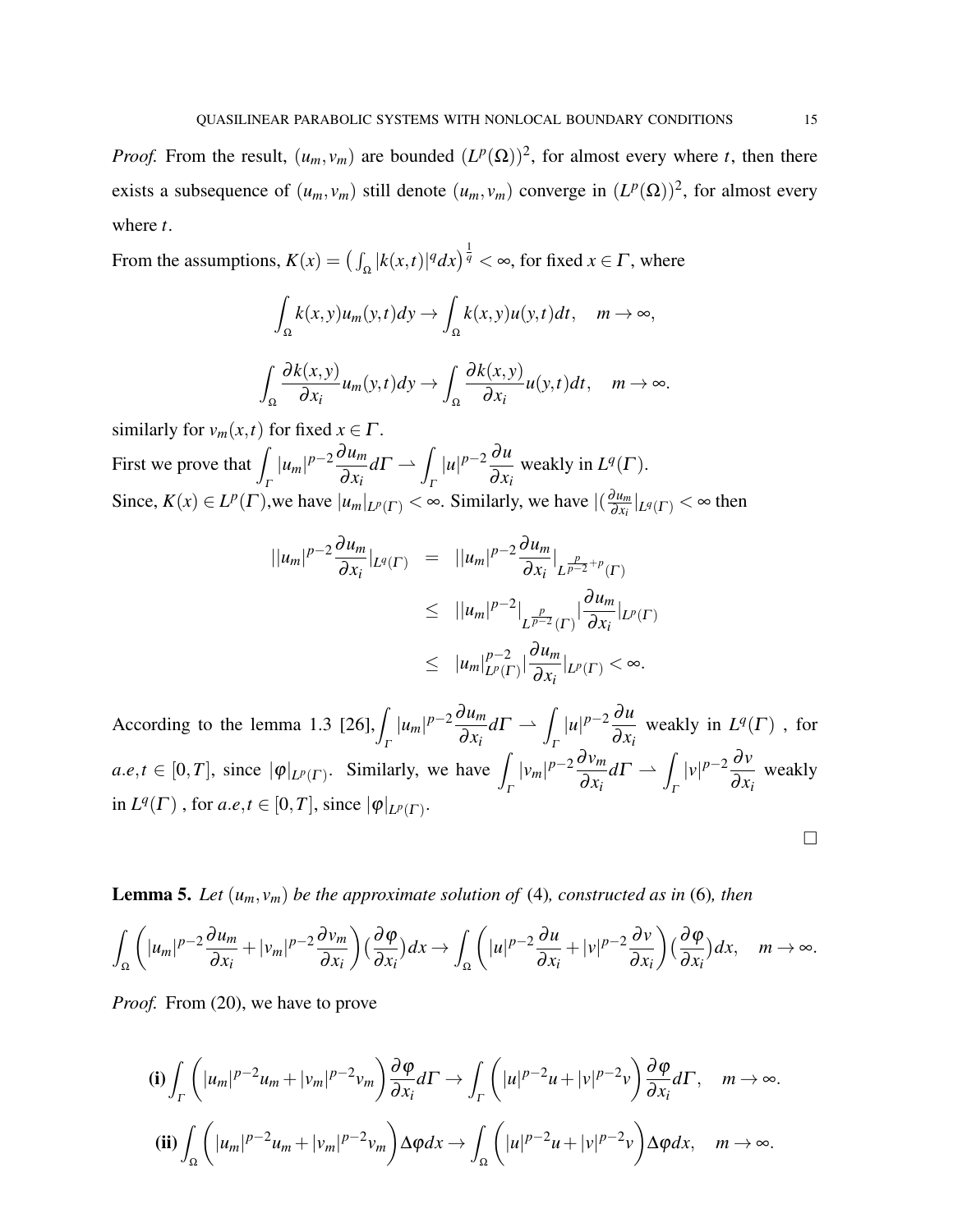(i) From the proof of the lemma [\(2\)](#page-12-1), lemma [\(4\)](#page-13-0) and for fixed  $x \in \Gamma$ ,

$$
|u_m(x,t)|^{p-2}u_m(x,t) \to |u(x,t)|^{p-2}u(x,t),
$$

almost everywhere, and

$$
||u_m(x,t)|^{p-2}u_m(x,t)|_{L^q(\Gamma)} \leq |u_m|_{L^p(\Gamma)}^{p-1} < \infty.
$$

According to the consequence of lemma1.3 [\[26\]](#page-17-13), we have  $|u_m(x,t)|^{p-2}u_m(x,t)$   $\rightarrow$  $|u(x,t)|^{p-2}u(x,t)$ , weakly in  $L^q(\Gamma)$ , since  $\frac{\partial \varphi}{\partial x_i} \in L^q(\Gamma)$ , and the same for  $|v_m(x,t)|^{p-2}v_m(x,t) \to$  $|v(x,t)|^{p-2}v(x,t)$ , weakly in  $L^q(\Gamma)$ , since  $\frac{\partial \varphi}{\partial x_i} \in L^q(\Gamma)$ .

(ii) From the proof of lemma [\(2\)](#page-12-1), we have the convergence almost everywhere, for  $x \in \Omega$ , then

$$
||u_m(x,t)|^{p-2}u_m(x,t)|_{L^q(\Omega)} \leq |u_m|_{L^p(\Omega)}^{p-1} < \infty.
$$

From the lemma1.3 [\[26\]](#page-17-13),  $|u_m(x,t)|^{p-2}u_m(x,t) \to |u(x,t)|^{p-2}u(x,t)$ , weakly in  $L^q(\Omega)$ , since  $\Delta \varphi \in L^q(\Omega)$ .

Similarly,  $|v_m(x,t)|^{p-2}v_m(x,t) \rightharpoonup |v(x,t)|^{p-2}v(x,t)$ , weakly in  $L^q(\Omega)$ , since  $\Delta \varphi \in L^q(\Omega)$ .

 $\Box$ 

**Lemma 6.** Let  $(u_m, v_m)$  be the approximate solution of [\(4\)](#page-2-0), constructed as in [\(6\)](#page-4-1), then

$$
\left((\frac{\partial u_m}{\partial t},\frac{\partial v_m}{\partial t}),(\psi,\varphi)\right)\to \left((\frac{\partial u}{\partial t},\frac{\partial v}{\partial t}),(\psi,\varphi)\right), \quad m\to\infty.
$$

*And*  $(u(t), v(t))$  *are continuous on* [0,*T*].

*Proof.* From the previous result, we have that  $\left(\frac{\partial u_m}{\partial t}\right)$  $\frac{\partial u_m}{\partial t}, \frac{\partial v_m}{\partial t}$  $\frac{\partial v_m}{\partial t}$  are bounded in  $(L^q(0,T,H^{-r}(\Omega)))^2$ , by Alaoglu's Theorem, there exists a subsequences, still denoted by  $\left(\frac{\partial u_m}{\partial t}\right)$  $\frac{\partial u_m}{\partial t}, \frac{\partial v_m}{\partial t}$  $\frac{\partial v_m}{\partial t}$ ), converging to  $(\chi, \tilde{\chi})$  weak star in  $L^q(0,T,H^{-r})$ . Then by modifying the proof of [[\[4\]](#page-16-7), Theorem 1] (with the space  $L^q(0,T,H^{-r})$ , instead of  $L^2(0,T,B^{\frac{1}{2}}(0,1))$ ). We have  $(\chi,\tilde{\chi}) = (\frac{\partial u}{\partial t},\frac{\partial v}{\partial t})$  $\frac{\partial v}{\partial t}$  and  $(u(t), v(t))$ are continuous on  $[0, T]$ .

#### ACKNOWLEDGEMENTS

We are grateful to the anonymous referees for their comments.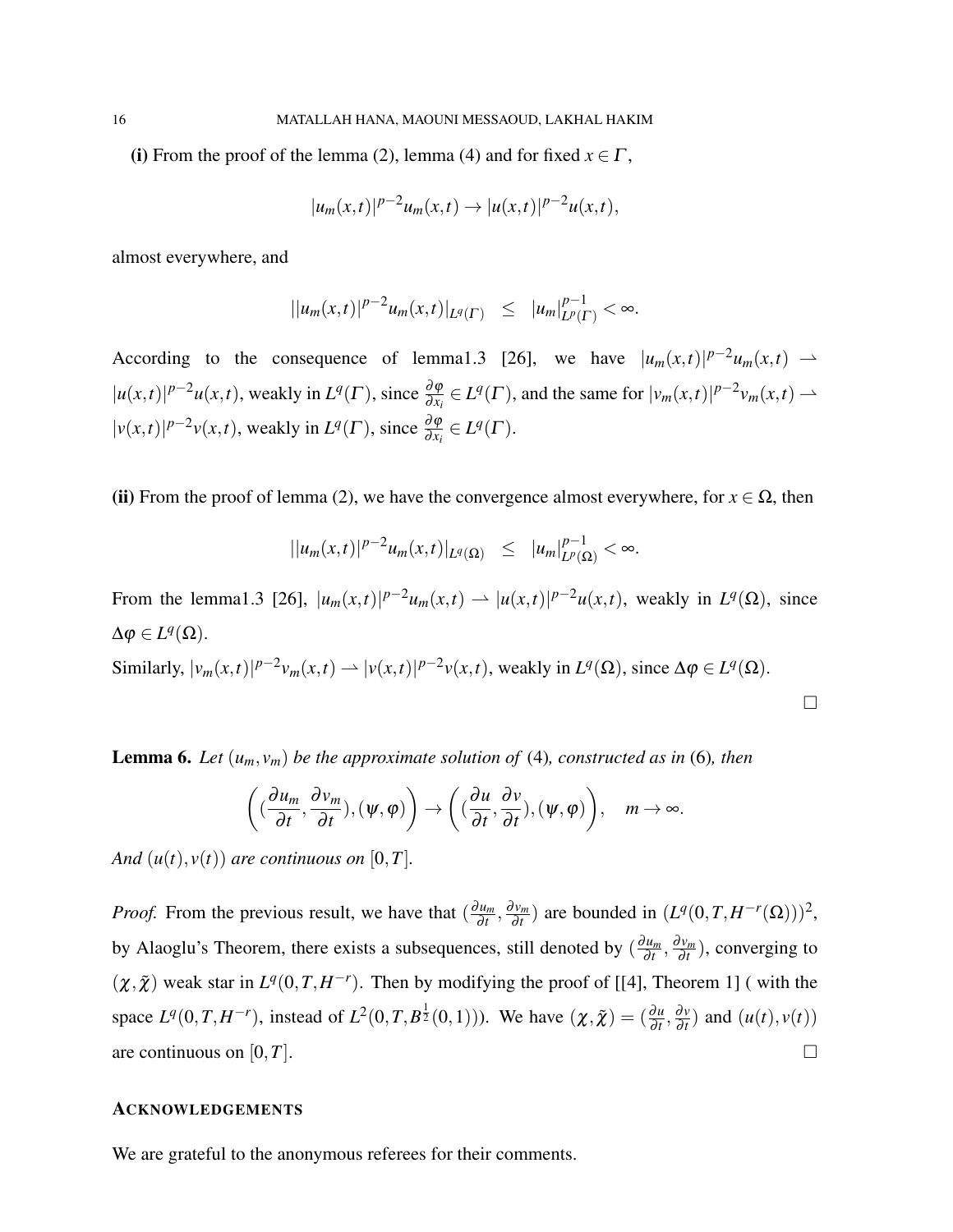### FUNDING INFORMATION

There are no funders to report for this submission.

#### CONFLICT OF INTERESTS

The authors declare that there is no conflict of interests.

#### **REFERENCES**

- <span id="page-16-5"></span>[1] R.A. Adams, J.F. Fournier, Sobolev Spaces, Academic Press, 2003.
- [2] M. Ait Hammoua, E. Azroula, Existence of weak solutions for a nonlinear parabolic equations by Topological degree, Adv. Theory Nonlinear Anal. Appl. 4 (2020), 292-298.
- <span id="page-16-6"></span>[3] A. Atlas, M. Bendahmane, F. Karami, et al. A nonlinear fractional reaction-diffusion system applied to image denoising and decomposition, Discr. Contin. Dyn. Syst. Ser. B. 26 (2021), 4963-4998.
- <span id="page-16-7"></span>[4] A. Bouziani, N. Merazga, S. Benamira, Galerkin method applied to a parabolic evolution problem with nonlocal boundary conditions, Nonlinear Anal. TMA. 69 (2008), 1515-1524.
- <span id="page-16-0"></span>[5] M. Bouzit, N. Teyar, On a third order parabolic equation with nonlocal boundary conditions, Sci. Technol. A. 33 (2011), 33-38.
- [6] P. Bénilan, H. Brézis, Solutions faibles d'équations d'évolution dans les espaces de Hilbert, Ann. l'inst. Fourier, 22 (1972), 311-329.
- [7] H. Brézis, Analyse fonctionnelle, théorie et application, Dunod, Paris, 1983.
- <span id="page-16-10"></span>[8] E.A. Coddington, N. Levinson, Theory of ordinary differential equations, McGraw-Hill Book Company, 1955.
- <span id="page-16-8"></span>[9] B. Chen, Existence of solutions for quasilinear parabolic equations with nonlocal boundary conditions, 2011 (2011), No. 18, pp. 1-9.
- <span id="page-16-9"></span>[10] T.D. Dzhuraev, J.O. Takhirov, A problem with nonlocal boundary conditions for a quasilinear parabolic equation, Georgian Math. J. 6 (1999), 421-428.
- <span id="page-16-4"></span><span id="page-16-2"></span>[11] J. Droniou, Intégration et Espaces de Sobolev à Valeurs Vectorielles, 2001.
- [12] A. Elhoussine, B. Abdelkrim, R. El Houcine, Existence of solution for some quasilinear parabolic systems with weight and weak monotonicity, Proyecciones J. Math. 39 (2020), 529-557.
- <span id="page-16-3"></span>[13] J. Escher, Quasilinear parabolic systems with dynamical boundary conditions, Commun. Part. Differ. Equ. 18 (1993), 1309-1364.
- <span id="page-16-1"></span>[14] F. Enrique, N. Dany, N. Miguel, F. B Vieira, On the theoretical and numerical control of one-dimentional nonlinear parabolic partial differential equation, J. Optim. Theory Appl. 175 (2017), 652-682.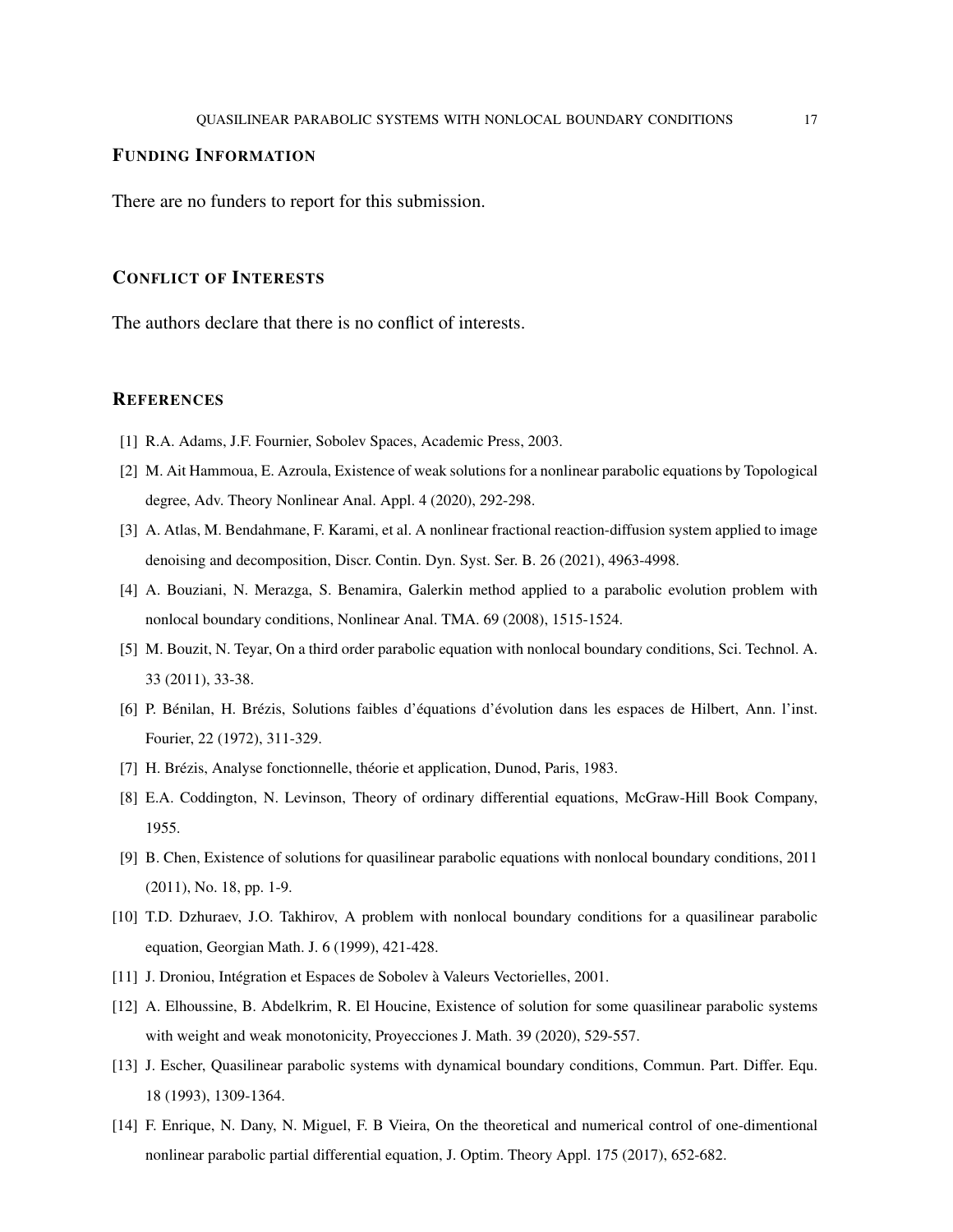- <span id="page-17-5"></span>[15] Y. Fu, M. Xiang, Existence of solutions for parabolic equations of Kirchhoff type involving variable exponent, Appl. Anal. 95 (2015), 524–544.
- [16] X. Jing, Y. Nie, C. Wang, Asymptotic behavior of solutions to coupled semilinear parabolic systems with boundary degeneracy, Electron. J. Differ. Equ. 2021 (2021), No. 67, pp. 1-17.
- <span id="page-17-11"></span>[17] H.M. Yin, On a class of parabolic equations with nonlocal boundary conditions, J. Math. Anal. Appl. 294 (2004), 712-728.
- <span id="page-17-12"></span>[18] A. Gladkov, T. Kavitova, Global existence of solutions of initial boundary value problem for nonlocal parabolic equation with nonlocal boundary condition, Math. Meth. Appl. Sci. 43 (2020), 5464–5479.
- <span id="page-17-4"></span>[19] T. Gallouët, R. Herbin, Cours equation aux dérivée partielle, Université Aix de Marseille, (2015).
- [20] A. Kazakov, Solutions to nonlinear evolutionary parabolic equations of the diffusion wave type, Symmetry. 13 (2021), 871.
- <span id="page-17-8"></span>[21] H. Matallah, M. Maouni, H. Lakhal, Global weak solution to a generic reaction-diffusion nonlinear parabolic system, Math. Meth. Appl. Sci. (2022), 1–16. [https://doi.org/10.1002/mma.8217.](https://doi.org/10.1002/mma.8217)
- [22] D. Lan, D.T. Son, B.Q. Tang, L.T. Thuy, Quasilinear parabolic equations with first order terms and L<sup>1</sup>-data in moving domains, (2020). [http://arxiv.org/abs/2003.00064.](http://arxiv.org/abs/2003.00064)
- <span id="page-17-3"></span>[23] S. Lecheheb, M. Maouni, H. Lakhal, Existence of the solution of a quasilinear equation and its application to image denoising, Int. J. Comput. Sci. Commun. Inform. Technol. 7 (2019), 1-6.
- <span id="page-17-6"></span>[24] S. Lecheheb, M. Maouni, H. Lakhal, Image restoration using a novel model combining the Perona-Malik equation and the heat equation, Int. J. Anal. Appl. 19 (2021), 228-238.
- <span id="page-17-7"></span>[25] S. Lecheheb, H. Lakhal, M. Maouni, Existence of solutions for quasilinear problem with Neumann boundary conditions, Bol. Soc. Paran. Mat. 40 (2022) 1–8.
- <span id="page-17-13"></span><span id="page-17-9"></span>[26] J.L. Lions, Quelques méthodes de résolution des problèmes aux limites nonlinéaires, Dunod, 1969.
- [27] H. Matallah, M. Maouni, H. Lakhal, Image restoration by a fractional reaction-diffusion process, Int. J. Anal. Appl. 19 (2021), 709-724.
- <span id="page-17-2"></span>[28] C. Pierre, D. Nicolas, P.E. Souganidis, Scaling limits and stochastic homogenization for some nonlinear parabolic equations, J. Differ. Equ. 307 (2022), 389-443.
- <span id="page-17-0"></span>[29] F. Souilah, M. Maouni, K. Slimani, The existence result of renormalized solution for non-linear parabolic system with variable exponent and  $L^1$  data, Int. J. Anal. Appl. 18 (2020), 748-773.
- <span id="page-17-10"></span>[30] F. Souilah, M. Maouni, K. Slimani, Study of quasilinear parabolic problem with data in  $L^1$ , in: The proceeding of International Conference on Mathematics An Istanbul Meeting for World Mathematicians 3-5 July 2019, Istanbul, Turkey.
- <span id="page-17-1"></span>[31] S. Sing, S. Bhatt, S. Singh, Cubic B-spline collocation method on a non-uniform mesh for solving nonlinear parabolic partial differential equation, Comput. Meth. Differ. Equ. 10 (2022), 28-43.